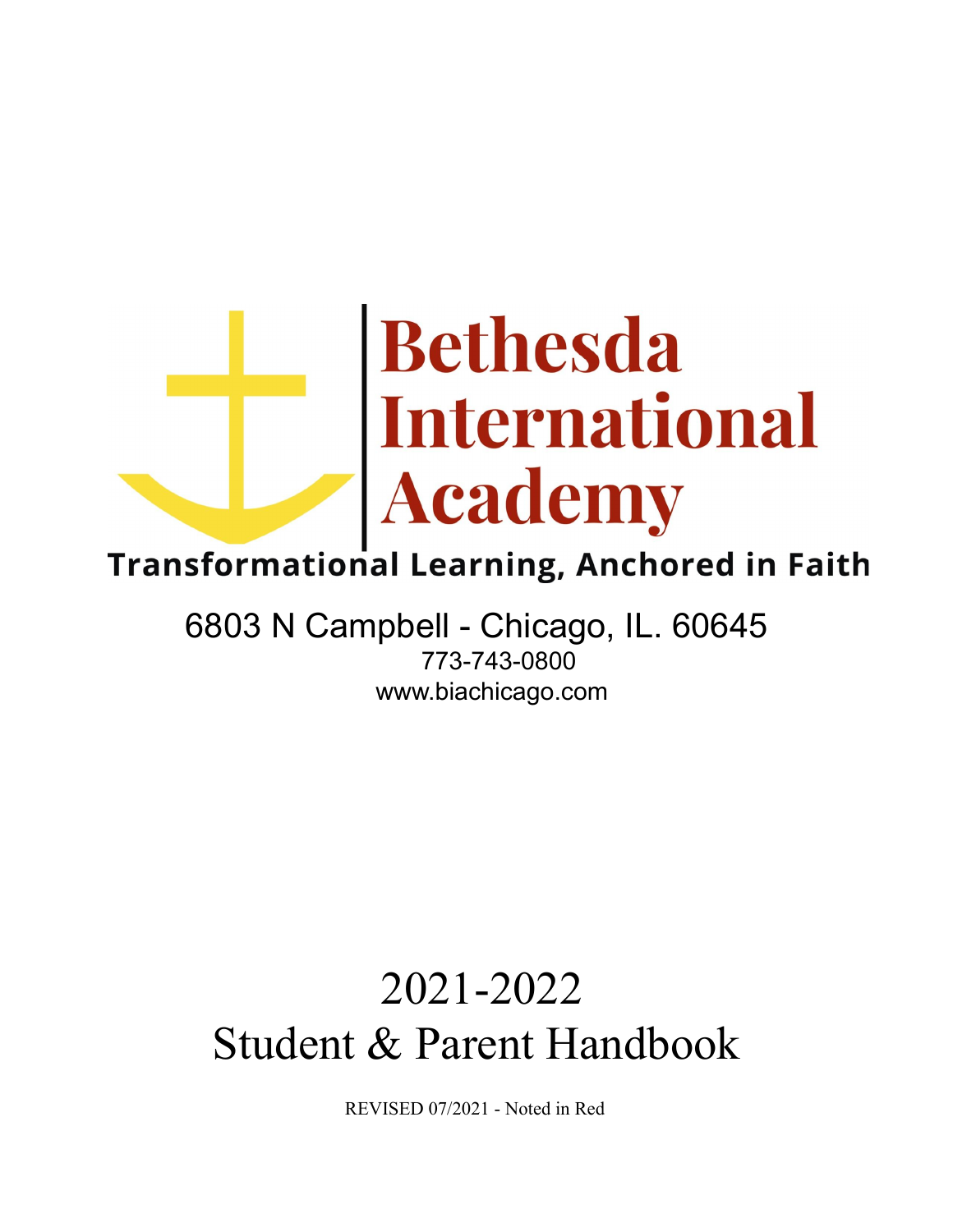#### **Table of Contents**

Page 2 Mission and Vision Statements Statement of Doctrine School Goals

Page 3 Non-Discrimination Statement Admission Standards Transfer Students

Page 4 Admission Procedure Registration Fees

Page 5 Tuition Tuition Assistance/Financial Aid Absence Procedures

Page 6 Absences/Illness

Page 7 Tardiness Absence and Retention Accreditation Annual Events **Athletics** 

Page 8 Birthday Celebrations Building Access **Chapel** Class Size Classroom Visits **Detention** 

Page 9 Discipline

Page 10 Dress Code/Uniforms

Page 11 Drop-off and Pick-Up Extended Care Program

Page 12 Morning/Before Care **Fundraisers** Gift Donation Graduation Requirements

Page 13 Grievance Procedures Bullying

Page 16 Hate Speech Health Policies

Page 17 Home/School Communication Homework Philosophy

Page 18 Honor Roll Grading Inclement Weather

Page 19 Invitations Lockers Friends of Bethesda Physical Education Promotion/Retention Report on Asbestos School Hours

Page 20 School Calendar School Pictures Standardized Testing **Technology** Telephone Use Weapons Statement

Page 21 Withdrawal Worship Yearbook Zero Tolerance

Page 22 Student Safety

Page 23 Student Support Services Eye Protection Toxic Art Supplies Academic Curriculum Pre-8th Grade

Page 24 Fine Arts Physical Education Sex Education Enrichment K-8th Grade

Page 25 Acceptable Use Policy **Statement** 

Page 26 Church/School Staff Directory

Page 27 Acknowledgement Form

Page 28 Acceptable Use Agreement

Page 29 After School Release Form

Page 30 Medication at School Form

Page 31-34 APPENDIX A - Wellness Policy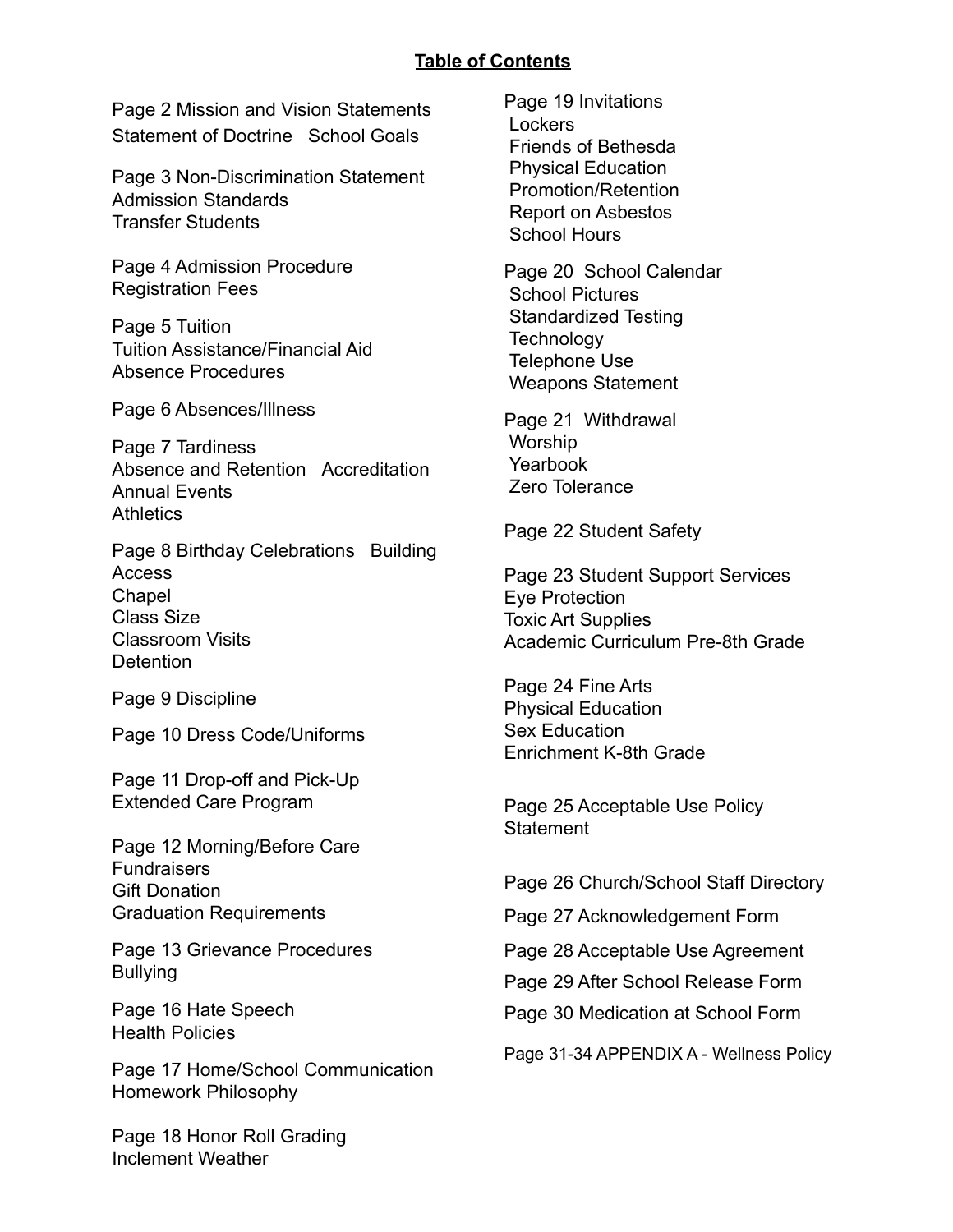#### **Vision Statement**:

BIA will be an inclusive body of learners who will be equipped to lead and serve God and others both in our **community and beyond through a firm foundation in academics, Christian morals and ethics.**

#### **Mission Statement**:

**BIA is a Christian school that inspires learners with creative academic opportunities through exceptional instruction** which engages the mind, nurtures the spirit and transforms the world, through a firm foundation of academics and **faith.**

#### **Tag Line:**

**Transformational Learning, Anchored in Faith**

#### **Core Values:**

**Personal Responsibility and Growth, Inclusivity, Honor, Respect, Integrity, and Empathy.**

#### **BIA Measure of Success:**

Success is measured by students who are accountable for their personal and educational growth and responsibility, respect and honor God, love and care for all people, and are willing to serve others with integrity and empathy through community partnerships which in turn, will help transform the world in which they live. Students are equipped for the **rigors of high school and beyond emotionally, socially, academically, physically, and spiritually.**

#### **Founding Motto**

The entire curriculum of Bethesda International Academy is based on the motto chosen by the members of Bethesda Lutheran Church upon the establishment of the day school: "The education of the soul is the soul of education."

- **Worship** at Bethesda is integrated into every aspect of the curriculum and is the framework through which the students are led to approach life.
- **Evangelism** allows our students to learn to witness naturally and effectively throughout their daily lives and in their communities.
- **Fellowship** is the acceptance of one another as fellow members of the body of Christ. Each person's uniqueness is recognized, and individuals are helped to achieve their full potential. Bethesda community members know that they are valued, accepted, and a respected part of the school family.
- **Service** is a natural part of Bethesda's school life. Students are led to help others, not only in the classroom but also in their community and the world.

#### **Goals of Bethesda International Academy**

**● Teach the Lutheran expression of the Christian faith.**

All instructions in our school is in harmony with the Christian faith as expressed in the confessional beliefs of the Lutheran Church – English District. The primary focus of Lutheran doctrine is a clear distinction between Law and Gospel as a means by which the Holy Spirit enables Christians to increase and exercise their faith.

● **Equip students for ministry.**

Our school is a ministry of the congregation which educates and equips its members, primarily the young, to be active and capable ministers of the Gospel to the world. The teaching ministry has been given to the church to equip all God's people in the performance of their unique ministries. Teachers seek to equip each student for this ministry, so that, through the Holy Spirit's guidance, each student is blessed by God to become a blessing to others.

#### **● Reach out in mission with the Gospel.**

Every baptized Christian has been commanded to bear witness to the Gospel of Jesus Christ. Our school seeks to equip all students for the personal ministry of spreading the Gospel and living their faith through their works and actions.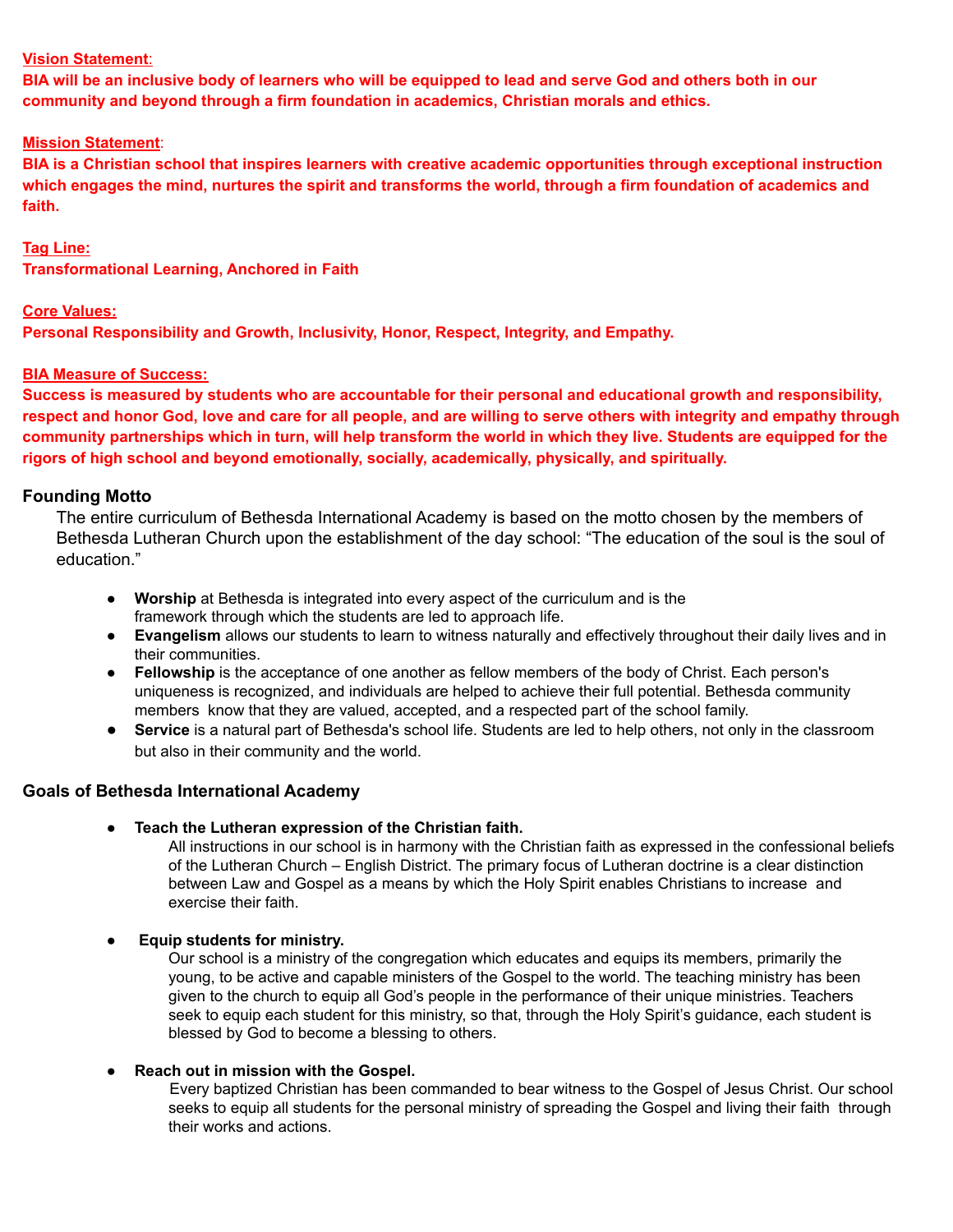#### **● Provide an education in a Christian environment.**

Our school seeks to provide an environment where both staff and students are encouraged to live their Christian faith, where regular worship opportunities are provided. Our school endeavors to work in partnership with parents in nurturing the Christian faith of the students. This Christian environment does not seek to isolate students from the world, but rather to prepare and strengthen them for ministry in the world.

#### **Non-Discrimination Statement**

Bethesda International Academy admits students of any race, color, or national origin to all the rights, privileges, programs, and activities generally accorded or made available to students at the school. It does not discriminate on the basis of race, color, or national origin in administration of its educational standards, admissions practices, scholarship program, and athletic and other school administered programs.

Bethesda is in compliance with the applicable sections of the Illinois School Code, with relevant case law (Plyer vs. Doe), and with 23 Illinois Administrative Code Part 425.

The school complies with applicable federal and State laws prohibiting discrimination including, but not limited to:

- a. Title IX of the *Education Amendments* of 1972 (20 USC 1681 et seq.)
- b. The *Individuals with Disabilities Improvement Act* (20 USC 1400 et seq.)
- c. The *Age Discrimination in Employment Act of 1967* (29 USC 621 et seq.)
- d. Title VI of the *Civil Rights Act of 1964* (42 USC 2000d et seq.)
- e. Title VII of the *Civil Rights Act of 1964* (42 USC 2000e et seq.)
- f. The *Americans with Disabilities Act of 1990* (42 USC 12101 et seq.)

#### **Admission Standards**

#### **Overview**

Bethesda International Academy is owned and operated by Bethesda Lutheran Church. The school is a part of the total parish education program. Enrollment is open to all children. Applicants are admitted on the basis of space available and the potential benefit to the child; academically, physically, emotionally and spiritually. Students with special learning or behavioral needs are admitted only if it is established that Bethesda has adequate facilities and staff to meet those needs. Bethesda works with parents, physicians, psychologists, social workers and local school district special needs staff to meet individual student needs. Bethesda participates in the formation and implementation of IEP's and 504 plans to aid students with special needs.

Bethesda International Academy is governed by a school board. The school is administered by the school principal through the direction of the School Board. The school principal is responsible for carrying out the policies contained in the Policy Manual.

#### **Order of Enrollment**

Bethesda has established the following order for new enrollment:

- Previously enrolled students
- Children of members belonging to Bethesda Lutheran Church
- Siblings of currently enrolled students
- Children of families wishing to become members of Bethesda Lutheran Church
- Children from other Lutheran congregations
- All others

#### **Students Transferring to Bethesda**

Students transferring to Bethesda must submit a birth certificate and parents must fill out a "Request for Transfer of Records'' which will enable Bethesda to receive an official transcript from the student's previous school. Bethesda will request special education and disciplinary records in addition to the usual health, academic and attendance records. Bethesda also reserves the right to contact sending schools if further information is needed or for clarification of records received.

A pre-admission test may be given to new students enrolling at Bethesda. Grade placement for all new students is considered "temporary", subject to a nine week probationary period. This time period will allow the school time in which to receive the transcripts and to monitor the student's progress in order to determine if grade placement is correct and to determine if Bethesda's program is adequate to meet the needs of the student.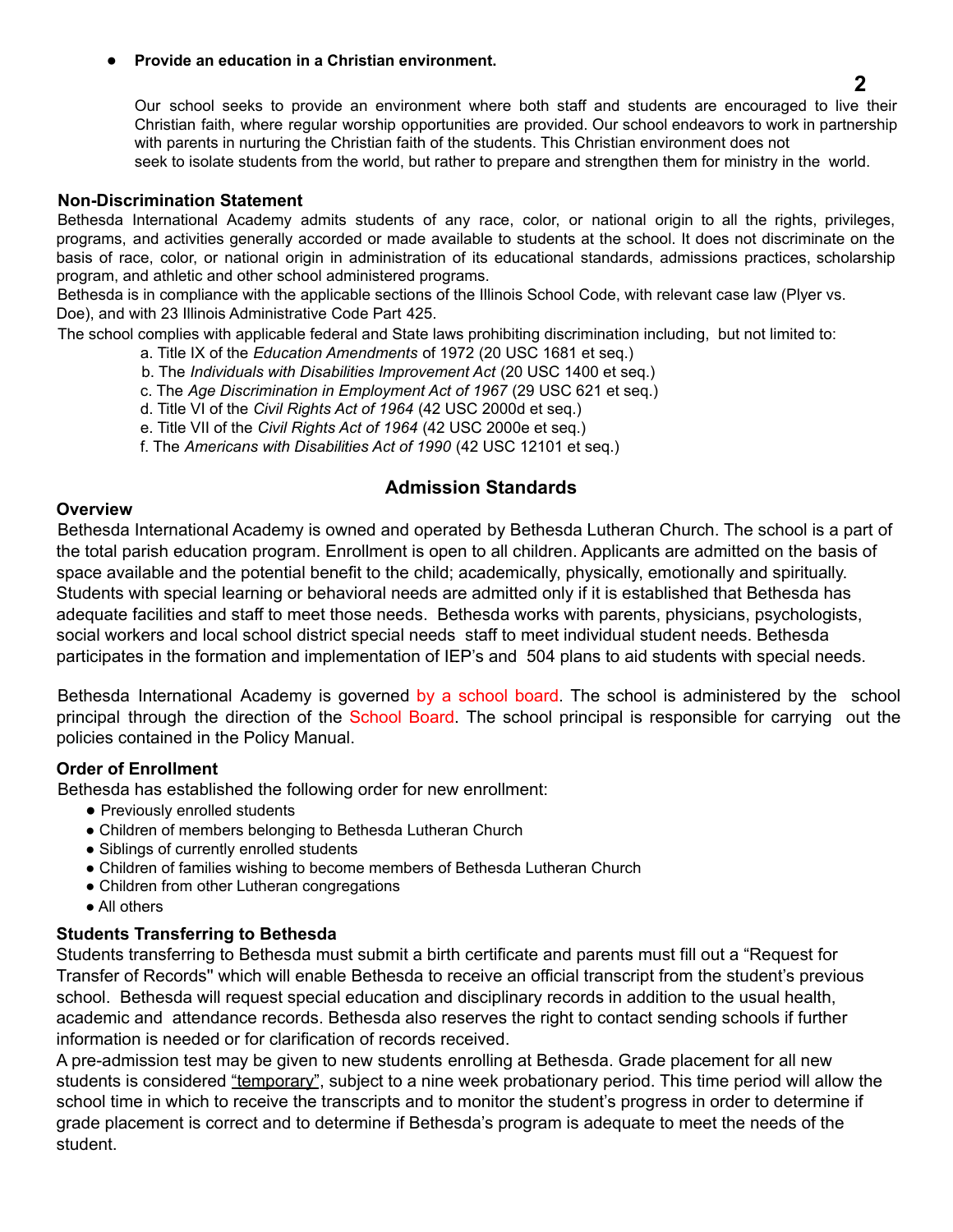Final acceptance will be determined upon parent/teacher conference, adequate transcripts from previously attended school(s), teacher observation and testing (if used). The school principal will make the final determination regarding permanent enrollment.

#### **Admission Procedures**

#### **Preschool**

- $\bullet$  The child must be 3 years old by September 1<sup>st</sup> of the year in which enrollment is sought for PS3 and Mixed Age PS and 4 years old by September 1<sup>st</sup> for PS4.
- Enrollment begins for Bethesda Lutheran Church members and currently enrolled school families in January & opens to all families on February 1<sup>st</sup> on a first-come basis in accordance with the established order of enrollment. The registration on SMART must be completed and non-refundable registration fee (per child) paid to the school office in order to begin the enrollment process.
- All students must be toilet independent.

#### **Kindergarten**

- $\bullet$  The child must be 5 years old by September 1<sup>st</sup> of the year in which enrollment is sought.
- The registration on SMART must be completed and non-refundable registration fee (per student) paid to the school office in order to begin the enrollment process.

#### **Grades 1 – 8**

- The registration on SMART must be completed and a non-refundable registration fee (per student) paid to the school office in order to begin the enrollment process.
- Copies of the most recent standardized test scores and latest report card must be submitted.
- If a pre-enrollment interview with the principal is required, both parents and students are expected to attend.
- The student may receive a placement test and interview by the teacher/principal to determine level of ability according to our curriculum.
- The school office will inform the parent and/or guardian when the enrollment decision has been made. Upon acceptance, the school office will supply the parent(s) with the remainder of forms to be completed to finish the enrollment process.

#### **REGISTRATION and TUITION**

#### **Registration Fee**

This fee is due at the time of re-enrollment or initial registration. It is NON-REFUNDABLE. This is a yearly fee for each student.

#### **Education Fee**

This fee is set annually and is used toward the cost of books, materials, supplies and other educational items including technology. It is our policy that ALL FEES are paid in FULL by Fee Night. Any fees that are not Paid in FULL by Fee Night will require that a family setup a payment plan in the school office. All fees must be paid before Dec. 1st.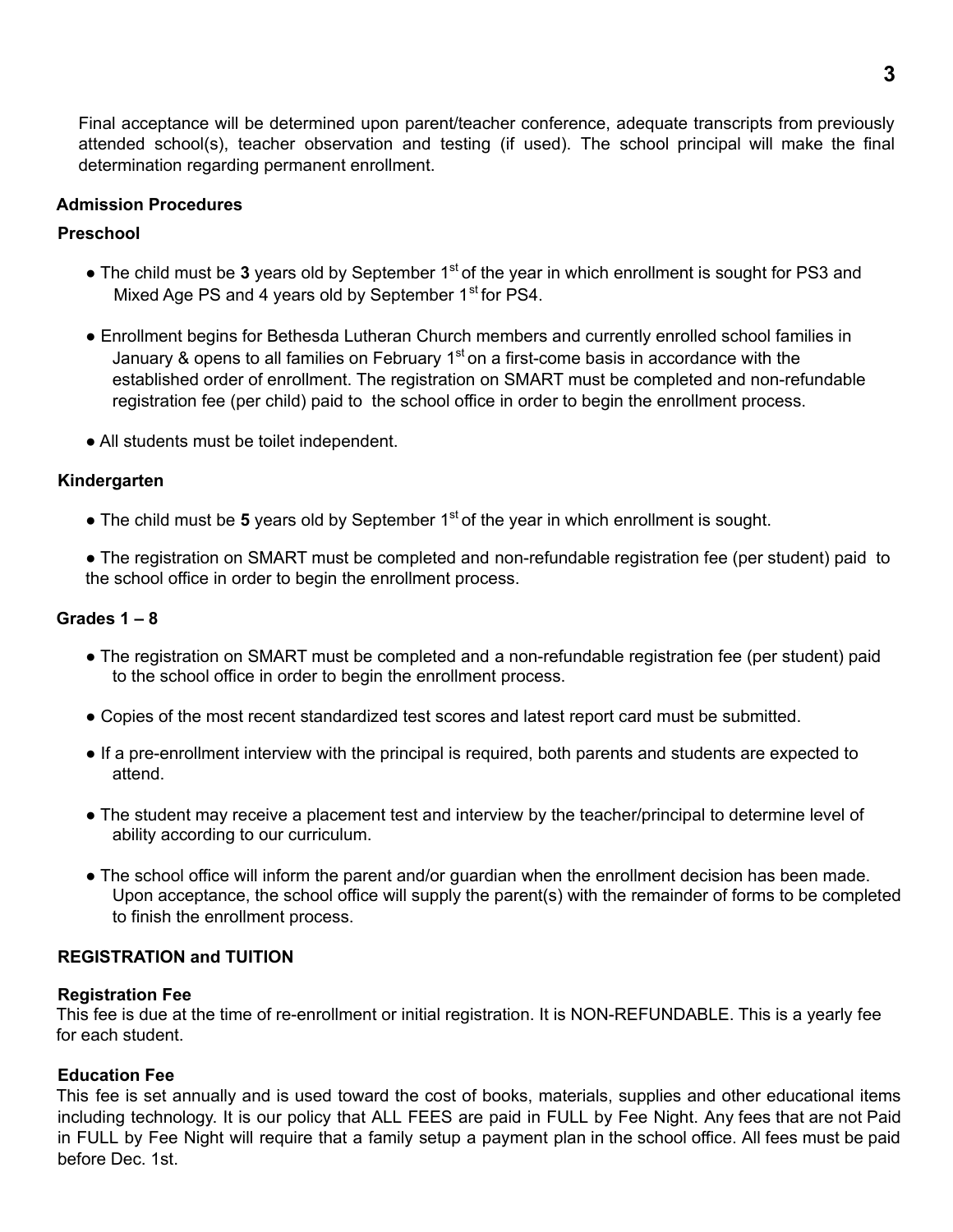#### **Tuition**

Bethesda Lutheran Church, Chicagoland Lutheran Educational Foundation, and the English District generously support the educational ministry of the school. The actual per pupil cost for the 2020-2021 school year was in excess of \$9000 per child, and because God desires that children receive a Christian education, supporters of the aforementioned entities provide regular and generous gifts for the continuation of this ministry.

Bethesda International Academy uses SMART services for the collection of tuition payments. Enrollment in SMART is easy, simply go to www.enrollwithsmart.com follow the prompts. Tuition can be spread over 10 months beginning in August (ending in May) Late enrollment in SMART will result in fewer months to spread your payments over. All payments are Automatic or ACH/EFT –Electronic Funds Transfer from checking or savings account. Credit card payments to SMART carry a usage fee. There is a \$50.00 late charge for late or rejected/denied payments.

A Delinquent Tuition Report will be submitted to the governing board monthly. Delinquent tuition accounts will be addressed by the governing board and school Principal. Families with delinquent accounts risk suspension or expulsion from our school if arrangements are not made in a timely manner**.**

Christian education is an investment in your child's future. Providing a Christian education for your child very often means that financial priorities must be carefully planned. Our donors cover the difference between the tuition amount paid by school families and the actual operating cost per pupil. It is our hope that the difference between member tuition and the cost of education would be contributed by member families through Sunday offerings. We thank God for the congregation's support of our mission and ministry at Bethesda International Academy.

Multiple child discounts are available for families having more than one student enrolled in Kindergarten through Grade 8. Members of Bethesda Lutheran Church receive a membership discount. No final report cards or transcripts of records will be issued if there is a balance due for fees, tuition, fines, book replacement fees, etc.

#### **Tuition Grant Program- Financial Aid**

It is the policy of Bethesda that financial considerations should not prevent any child from receiving a Christian education in our Day School. To that end, if parents find they are unable to afford the entire tuition amount, they may apply for a tuition grant. These grants are given as funds are available and are based on need as demonstrated through the application process. You can apply for tuition assistance by going to the BIA website at www.biachicago.com and following the links to our SMARTaid application. There is a \$35 fee associated with this application.

#### **GENERAL PRACTICES, PROCEDURES AND INFORMATION**

#### **Absences from School**

● **Parents should call the school office to notify staff when your child is absent 773-743-0800.**

● **If the school office does not receive notice from a parent by 9:00AM regarding student absence, staff will call the parent.**

At no time during the hours in which the student is under the supervision of the school will he/she be allowed to leave the school grounds except by prior arrangement with a parent and/or guardian. *Prior* notification to the school office is required for the student to leave the school grounds or go home by other than established means. Verbal requests will not be accepted unless an emergency arises, in which a telephone call may provide valid authorization.

If arrangements have been made and a student is to be picked up during the school day, the parent **and/or guardian should go to the office (NOT THE CLASSROOM) to sign out their child.** If someone other than the parent and/or guardian is picking up the child, he/she must present a signed note from the parent and/or guardian before the child will be released. **NO CHILD WILL BE RELEASED TO MEET HIS/HER PARENT, LEGAL GUARDIAN, OR OTHER PERSON IN THE PARKING LOT**.

The school assumes no liability in cases where the student leaves the premises in violation of the above stated guidelines. Students remaining after school for a school sponsored activity are not to leave the school grounds without appropriate adult accompaniment. **5**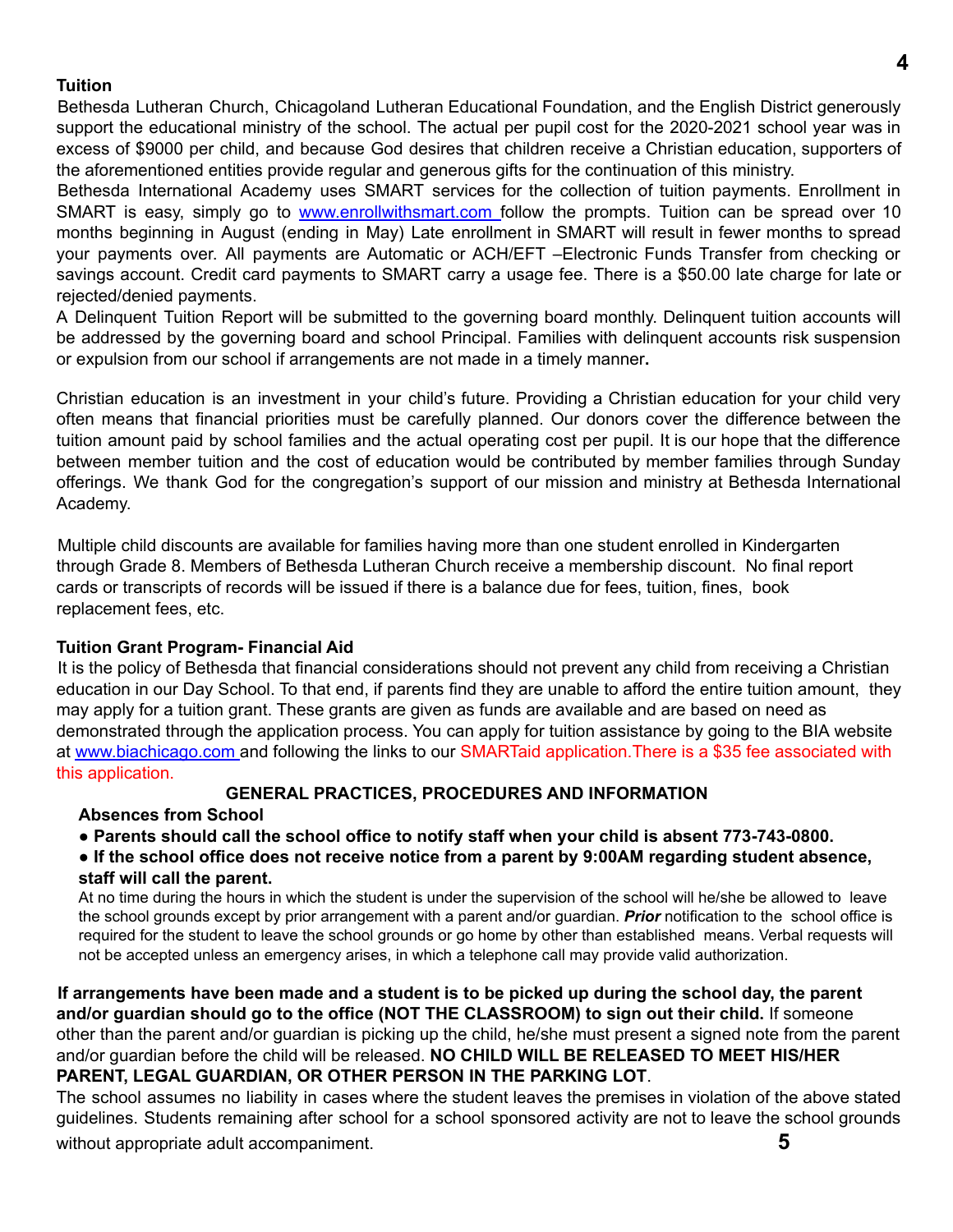#### **Absences/Illness**

● **Students should be fever and symptom free for 24 hours before returning to school following an illness.**

When students are absent from school due to illness their primary focus should be getting well enough to return to school. To that end, Bethesda International Academy will **NOT** send work home to be completed by ill students. We would prefer that students, who are ill, spend time resting so they may return to school quickly.

Students will be allowed two (2) school days for each day out of school to make up work missed due to **illness.**

Please note: Parents may come to school, after 3:00pm, and collect the day's homework as listed on the board or in the assignment notebook. **However if you come to pick up homework the work should be complete** upon return to school (in other words, your students does not get 2 days to make up the work – it is **due the day they return to school)**. *Again we do not encourage this and would rather the child concentrate on getting well.*

In cases of prolonged illness or injury (3+ days) arrangements may be made to provide assignments or arrange for outside tutoring.

It is vital that your child be present on a regular basis for the following reasons:

- It helps to instill self-discipline and responsibility.
- It exposes students to interaction with fellow students and teachers.
- It allows the student the opportunity to participate in class discussions.
- It involves the student in unique learning environments not otherwise available. (ie: science experiments)
- Many wonderful learning opportunities that are lost through absence from class are not retrievable or repeatable.

All absences require a **telephone call or email** (copy both teacher and office) that day (especially important in cases of communicable disease). We require children to be free of any fever or significant symptoms (e.g. constant cough, vomiting or diarrhea) for at least 24 hours before returning to the classroom in an effort to keep contagious illness in check. Absence from school regardless of reason will be marked as an absence. **Students must be in attendance at school in order to participate in extracurricular activities.**

The school calendar is available on our website at www.biachicago.com. Parents are strongly encouraged to plan their vacation trips during normal school vacations. Please note the following guidelines if you plan to take an extended trip during the academic year:

• Notify the student's teacher and the school office as early as possible prior to the trip. •

Explain the reason for the trip and give dates of departure and return.

• It is the obligation of the parent and student to procure all missed work and make sure it is completed in a timely manner. **Students have one (1) day per each day missed to make up work. After the allotted time, credit will not be received although the work must still be made up.**

● Homework assignments will be given to the student **AFTER** he/she returns to school. ● It may be necessary for the student to stay after school in order to get teacher instruction for missed work.

When students will be absent for extended periods of time due to vacations, the teacher may **help** the student determine what academic work will be missed, but will not provide daily assignments ahead of time.

Parents should carefully weigh their decision to remove a student from school for extended vacations during non-vacation times. Many times such absences can prove detrimental to the educational progress of the student. While a death in the family, a student illness, or occasional medical appointments are acceptable and understandable reasons for absences; absences for other reasons should be avoided. **6**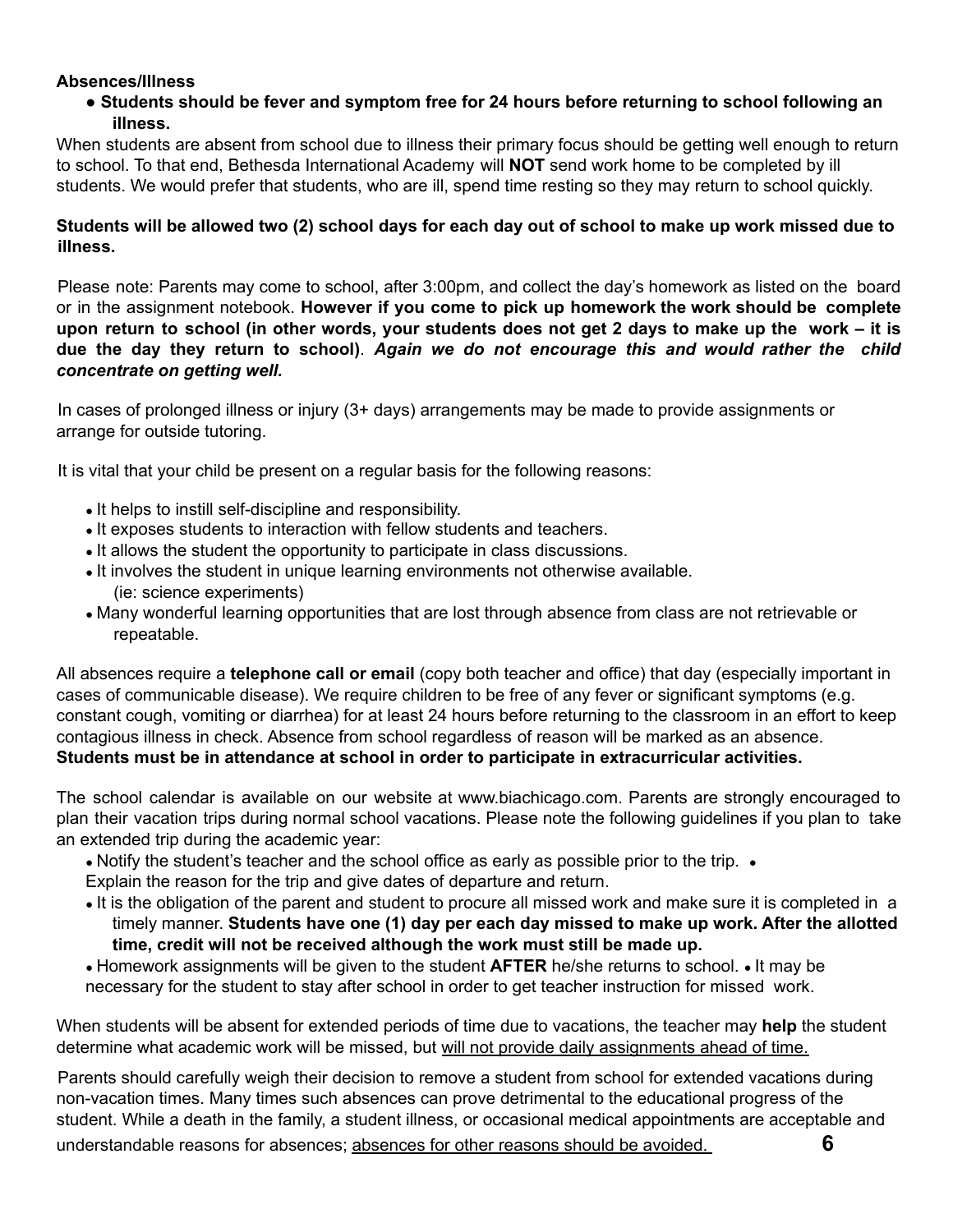#### **Tardiness**

Habitual tardiness is to be avoided. Late arrival often disturbs the class, interrupts normal procedures and is detrimental to the education of all. Habitual tardiness will be addressed by classroom teacher and administra tor.

After 8:45 AM a parent must accompany their child to the school office and sign them in.

Students in Grades 2-8 who are habitually tardy, may face some consequences

including:

- Detention
- May receive less than full credit for work missed
- Working lunch

#### **Absence and Retention**

Daily school attendance is required to meet the educational goals of the school. Students who are absent miss important instruction, labs, and other such activities. Although missed work can be made up, some of the above cannot, which means an important component of the education we offer at Bethesda is missing.

Regular school attendance also provides the student with an important part of their training for the future. Employers expect, and in most cases, demand punctual and consistent attendance at work. In training children to be at school, on time, we are equipping children for life beyond the walls of Bethesda.

For the above stated reasons Bethesda has established the following guidelines related to school absenteeism:

- If a student accumulates ten (10) absences their parents will receive a phone call from the Principal.
- Any student at Bethesda who misses more than fifteen (15) days in an academic year, may be considered for retention in their current grade unless adequate proof can be provided that shows mastery of curriculum objectives of the current grade.
- Any student who misses thirty (30) or more days may be retained in their present grade level regardless of curriculum mastery.
- It is the policy of Bethesda that when a decision to retain a student, for any reason, at their current grade level that parents must abide by that decision or voluntarily withdraw their child from Bethesda International Academy.
- The administration reserves the right to make exceptions regarding this policy in the case of prolonged illness, injury, and the like.

#### **Accreditation**

Bethesda is recognized by the State of Illinois. Bethesda strives to meet applicable educational standards of the State of Illinois. Teacher certification, length of school day, attendance, health requirements, and required school subjects are just some of the state standards that Bethesda meets or exceeds.

#### **Annual Events**

Bethesda International Academy has a variety of annual events in which students and families participate. Some of these events are directly connected with the curriculum, while others are optional:

- **International Fest** Every year in November, families come together to celebrate all cultures through food and fellowship. Students perform during the event in song, dance, readings, etc.
- **Children's Christmas Service** Each December the school conducts an Advent/Christmas worship service. A variety of worship forms are used to share the Christmas message.
- **Learning Fair/Science Fair-** Each January (or date to be determined), Bethesda students celebrate a culmination of their work on a topic of study. Older students give presentations, while younger students have displayed work in their classrooms.

#### **Athletics**

Students in Grades 1-8 are eligible to participate in after school athletics. These activities include cross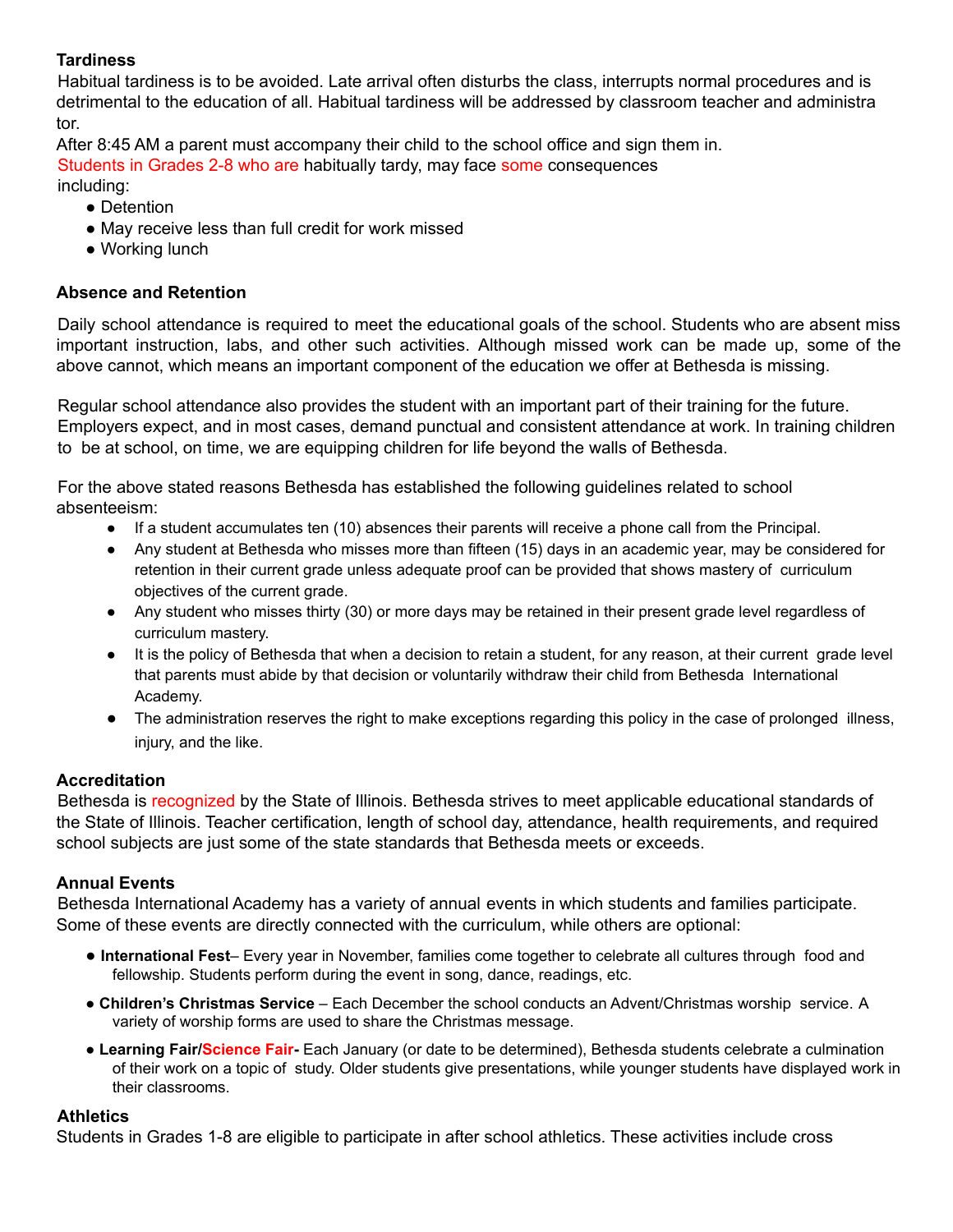country, basketball, volleyball, bowling, and track. **7**

A record of a recent physical examination or a sport physical is required in order to participate in athletics. Forms and a participation permission form and a fee will be charged to students participating in interscholastic sports.

#### **Birthday Treats**

Birthdays will be acknowledged and celebrated in the classroom. **Parents are asked not to send any treats or other gifts to school.**

#### **Building Access**

- Doors are locked during school hours.
- For the safety of all, anyone visiting the school needs to check in at the office.
- Students are instructed not to open the doors for anyone.
- All visitors to the school are to enter through the Campbell Ave door. This entrance is under supervision and has a buzzer to announce your arrival.

#### **Chapel**

Chapel is held on a weekly basis. Pastor, teachers and other guests lead children in these worship opportunities. Parents are invited and encouraged to attend chapel with the students. Chapel is held in the sanctuary on Wednesday morning beginning at 9:00 a.m.

Offerings gathered during chapel services are used to support specific mission projects. These projects are designed to help students share their faith through their offerings.

#### **Class Size**

Class sizes have been established by the BIA School Board with the following capacities:

- Preschool 3 12 students/adult up to 18
- Preschool 4 15 students/adult up to 24 students
- Kindergarten 28 students (an aide will be provided when class size reaches 17) Single Grade Classroom 28 students (aides will be assigned as class size necessitates and resources allow.)

\*Exceptions may be made on an individual basis upon recommendation of the principal.

#### **Classroom Visits**

As a matter of courtesy, and to avoid classroom disruptions, please notify the teacher and school office at least two (2) days in advance if you wish to visit/observe in any classroom. On the day of your visit, please stop in the office to check-in and receive a visitor's pass.

#### **Detention/Suspension**

Students in Grades K-8 serve detention if poor behavior, tardiness, or work habits warrant such action. Parents will be notified of the procedures for detention early in the school year, and how their student may avoid having to serve a detention. Parents will be notified of when, where and why their child is serving detention. Repeated detentions within a quarter will trigger additional behavior modification remedies which may include, but are not limited to, longer detentions, suspension and in the most severe cases possible expulsion.

The following behaviors may result in a student receiving an in school or out of school suspension as determined by the School Administrator:

- Fighting
- Public Displays of Affection
- Physical contact including but not limited to: hand-holding, cuddling, kissing etc at school or at school sponsored events.
- Stealing
- Weapons
- **Internet Abuse**
- Drugs

The School Administrator will complete a Behavior Assessment Plan and Suspension Conference Form when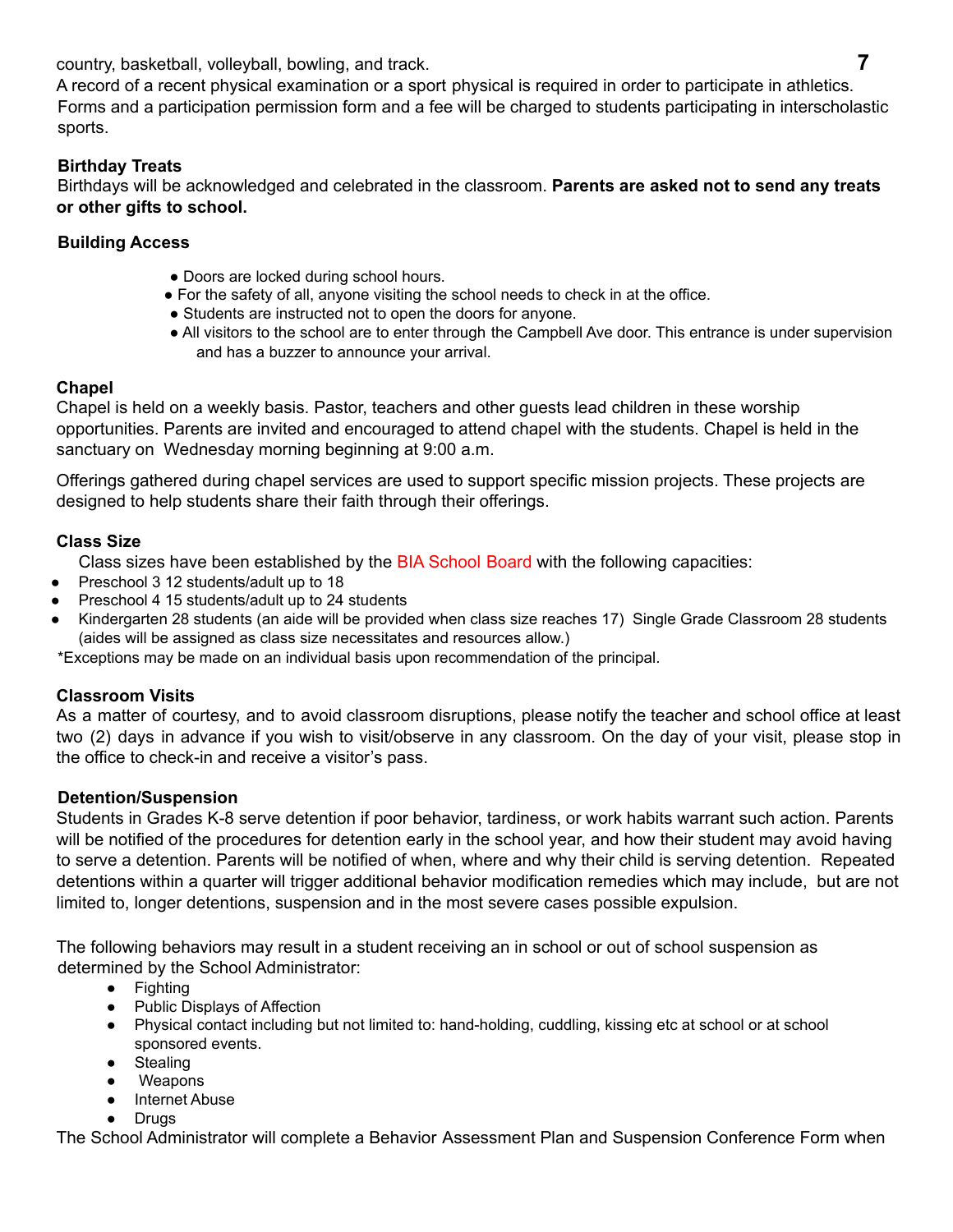#### issuing a suspension. **8**

#### **Discipline**

Bethesda International Academy is a setting in which God seeks to accomplish His good and gracious will for students. Living in the assurance of God's love, mercy, and forgiveness students are encouraged by the power and teaching of the Holy Spirit to live Christian lives in accordance with God's will for them. Students, parents, teachers, and the administrator share the responsibility for maintaining an environment conducive to a Christian education for all students.

The word "discipline" comes from the same root word as "disciple." That best explains our objective in the discipline policy, namely, enabling students to become Disciples of Christ. Our ultimate goal is that students develop an attitude of love, and respect for parents, teachers, classmates and self.

We view discipline not in terms of punishment but rather the teaching of self-control. Discipline is positive when the goal is to build self-respect in the heart, not tear self-respect down. Every effort will be made to make discipline educational – to help the child understand the purpose and benefit of the disciplinary process.

We feel that routine matters are between the teacher and the student, however, when the teacher feels a continuing problem is developing, parents will be contacted.

Students who demonstrate a continued lack of self-control and fail to function within the guidelines of the school may be suspended from school by the principal. Suspensions may lead to eventual expulsion from Bethesda. Any student facing expulsion will be entitled to due process including a written complaint and a hearing before the school administrator.

Teachers are responsible for setting classroom rules and procedures that will promote a proper learning climate in their rooms. Teachers are given a degree of flexibility in establishing these rules as long as they do not conflict with established school rules. Many teachers include their students in establishing these rules and procedures. The list of school rules include:

- Students will show respect for the authority of teachers and other adults within the school. They are to obey reasonable directions, use only acceptable language, and avoid actions that may show disrespect for those in authority.
- Students are not allowed in the classroom before or after school unless the teacher is present. Students are not to be in the classroom before 8:30 a.m. or after 3:30 p.m. unless given permission by the teacher.
- Students are to be in assigned play areas during recess and lunch period.
- Students should remain quiet during passing periods. There is to be no loitering or horseplay around or in restrooms or hallways.
- Stick-on labels, signs, and the like are not to be used in desks, lockers, or other school equipment or furnishings.
- Snowball throwing is strictly prohibited.
- "Nuisance items" such as toys, character pencils or erasers, fidget spinners and the like should not be brought to school. Teachers will confiscate these items if brought to school.
- Fighting is strictly prohibited. Students who are caught fighting are subject to immediate suspension irrespective of who "**started"** it.
- Actions occurring off campus but related to school shall be dealt with as if they occurred at school. •

Harassment and bullying of another student will not be tolerated.

- Students may not chew gum on campus.
- No personal electronics such as IPods, radios or **cell phones** are to be used or carried during the school day (8:45 -3:15). Such items brought to school for use after school must remain turned off and left in the school office until after the school day ends. If seen, heard or used during the school day, the items will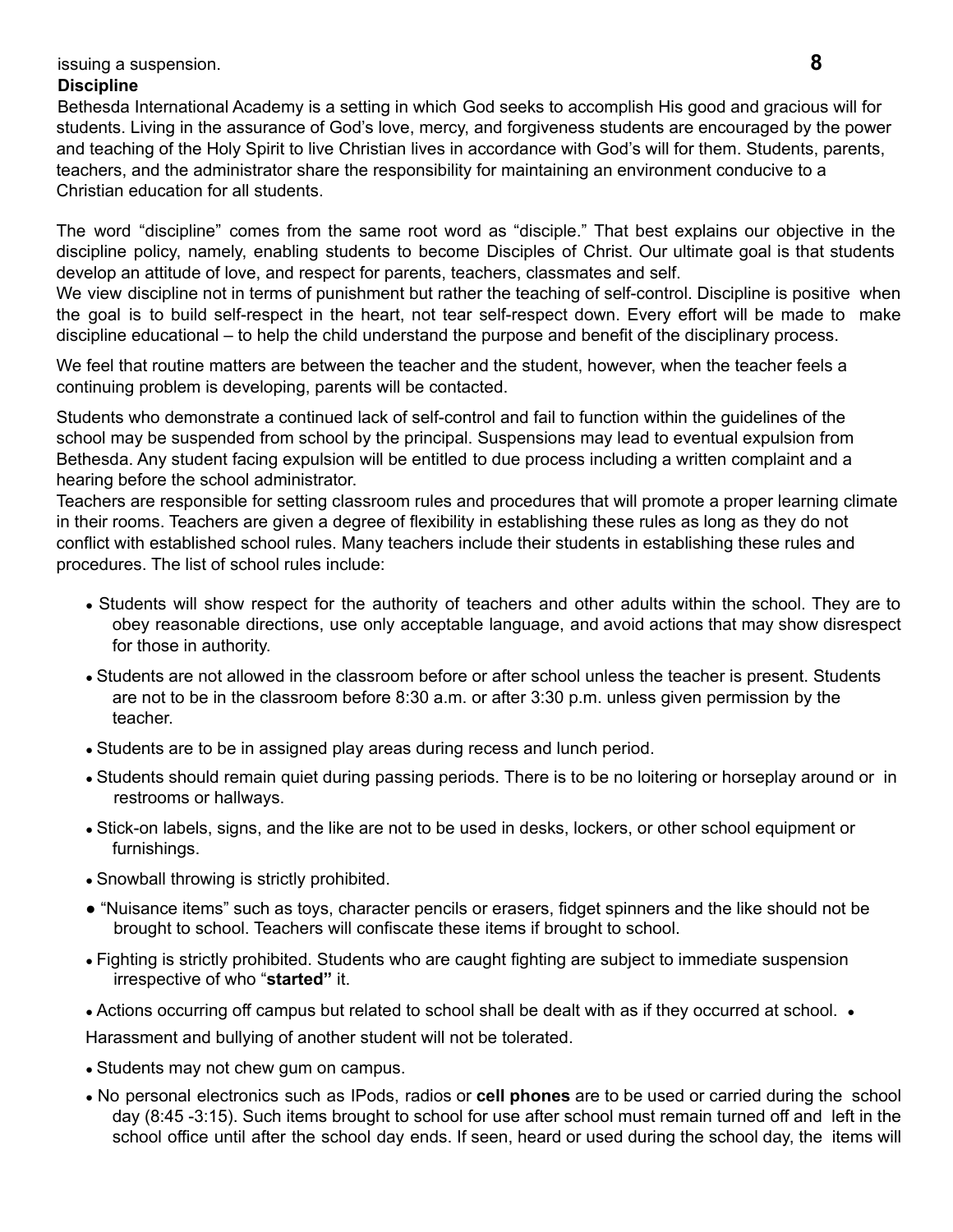be confiscated and the parent will be required to retrieve the item in the school office. **9**

• Students are expected to respect and care for all school equipment, furnishings, and the building. Behavior which causes damage to any of the above will be the responsibility of the student and parents who will be expected to pay for all needed repairs or replacement.

#### **School Uniform**

"Whatever you do, do it to the glory of God" helps set the tone and guidelines for both individual activities and group participation. This statement from God's Word can also serve as our guide in personal grooming as children of God come together to learn, grow, and develop.

The appearance of each student should reflect the values and nature of Christian education. Parents will be notified if their child is wearing clothing that is deemed by the Administrator to be inappropriate or a distraction. Frayed or torn clothing is not acceptable.

#### **Pants:** (boys and girls)

Must be solid colors - navy blue, black, brown, gray or khaki

Pants must fit properly; sagging; hip huggers, low riding, excessively baggy, or excessively tight pants are not allowed. **No "athletic-style pants" Blue Jeans are reserved for Fridays and "special" days.** If girls elect to wear tights or tight elastic pants "jeggings" they must wear a skirt over them. Boys may not wear them.

**Shorts** - may be worn from April 1 through October 31.

Shorts – (solid colors - navy blue, brown, black, gray or khaki) Denim shorts of any color are not allowed. Length should be no shorter than the middle finger tip with arms fully extended while standing. Shorts must fit properly; sagging, hip-huggers, low riding, or excessively baggy or tight shorts are not allowed. Capri pants for girls are allowed provided they are consistent in color and material type as noted above. Cargo type shorts of the above noted material and colors are allowed.

#### **Skirts/skorts, jumpers (girls):**

Skirts, skorts or jumpers of solid color (navy blue, black, gray, brown or khaki) are allowed. Polo style dress in solid color

Length should be no shorter than the middle finger tip with arms fully extended while standing. Jumpers of solid color with an approved shirt type may be worn.

#### **Socks:**

#### Socks, hosiery or tights (white, navy, or maroon) must be worn at all times

#### **Shirts:**

Polo type uniform shirts should be worn each day. On Fridays students are allowed to wear spirit shirts. Excessively long and very short shirts should be avoided.

At no time should the student's stomach or lower back be visible. If seen, the student will be required to tuck the shirt into pants or shorts. Otherwise shirts do not have to be tucked in*.*

Shirts may be short or long sleeves. Sleeveless styles are not allowed.

Shirts worn under polo shirts must be a solid color.

#### **Sweaters/Sweatshirts:**

Sweaters or sweater vests of any solid color are allowed.

Sweaters must be worn over an approved shirt. **Solid colored** zippered cardigan styled or pullover sweatshirts or fleece may be worn. No logos or lettering exceeding 3"x5" will be permitted. (Exception: Bethesda spirit wear or class trip sweatshirts) Students should keep one sweater or sweatshirt (see above for approved styles) in their locker for colder classroom days.

#### **Shoes:**

Regular dress shoes or clean athletic shoes in white and/or black only are allowed. All shoes must have non-marking soles (to prevent scuff marks in hallways, classrooms, gym floor, etc.). Boots, shoes with cleats, work shoes, sandals/flip flops, clogs (including Crocs), open-toed shoes or any other type of footwear that may be dangerous to the child (including shoes with wheels) will not be allowed. Shoes must be tied or fastened at all times. Snow boots may not be worn in the classroom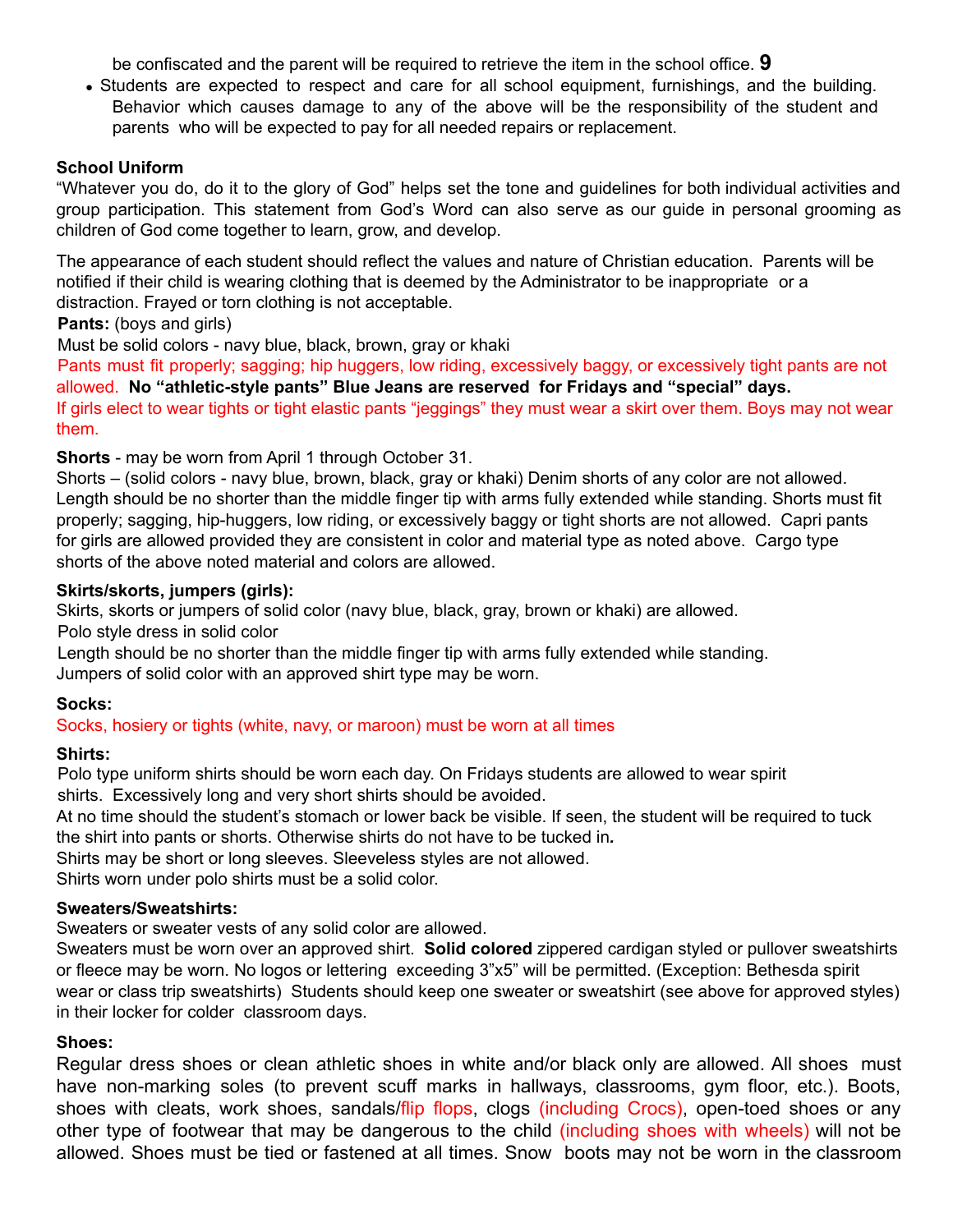and are to be removed and placed on the floor outside the **10**

lockers. The student must have a pair of shoes to wear in the classroom.

#### **Other Considerations**

- Field Trips: The nature of some field trips requires the students to wear clothes that may not adhere to the standardized dress code. In these cases, the classroom teacher and principal (or his/her designee) will determine appropriate dress.
- Fridays are considered denim days. Jeans may be worn with spirit shirts.
- Special theme days will be announced throughout the school year.
- **Wednesday (Chapel Days) are dress code or better days - no hoodies etc.**

On "**Casual Days**" – when we are allowed to be "out of uniform" the following applies: No frayed or torn cloth ing (including torn or frayed jeans), no short shorts, no leggings/tights as pants, no yoga pants, no sleeveless tops, no inappropriate pictures or words on clothing and no sweat pants. Athletic/Wind sweats may be worn on casual days.

#### **Dress Code Violations:**

Students out of uniform will be directed to the school office and a parent will be notified. Subsequent or major violations may require parents to bring a change of clothing for the student or other actions as deemed appropriate.

#### Other standards:

- Hairstyles should reflect moderation and in no way draw undue attention to the student. Hair spray paint is not to be used.
- **Hair Coloring Rule – Extremes in dyeing, bleaching or coloring any shade that does not occur naturally is prohibited. If the hair color is changed, it must be natural looking and well-maintained. Subtle highlighting or frosting is permitted as long as it creates a uniform look over the whole head and meets all of the previously listed guidelines.**
- **Piercing Rule – Facial (nose, lip, eyebrow, ect.) piercings are not allowed. Students may wear no more than 2 earrings in each ear.**
- Noticeable facial hair is not allowed.
- When school sponsored activities include swimming, all girls are to wear one piece suits only or wear a T-shirt covering a two-piece suit while swimming.
- Make-up may be used in Grades 6-8 only and should be used in moderation.

#### **Drop-off and Pick-up**

#### **USE OF CELLPHONES (EVEN HANDS FREE) is prohibited by law in school zones.**

#### **Morning Drop-off**

Doors open at 8:30 AM. IF students arrive prior to that, their parents are to check them into Morning Care. Bethesda is not responsible for students arriving before this time and not going to Morning Care.

The main door may be used by students in second through eighth grade. The Pratt street gate should be used by students in preschool through first grade.

#### **After School Pick-up**

Students will exit through their assigned doors. Please follow instructions given by teachers and safety patrol personnel.

Students who walk to the library or bike/walk home will need a completed *After School Release Form* before we will allow them to leave campus.

#### **Extended Care**

Extended Care (for Preschool  $-8<sup>th</sup>$  Grade) is offered by Bethesda as a service to working parents. The cost is \$5.00 per hour and will be charged on a prorated hourly amount. These programs operate, according to the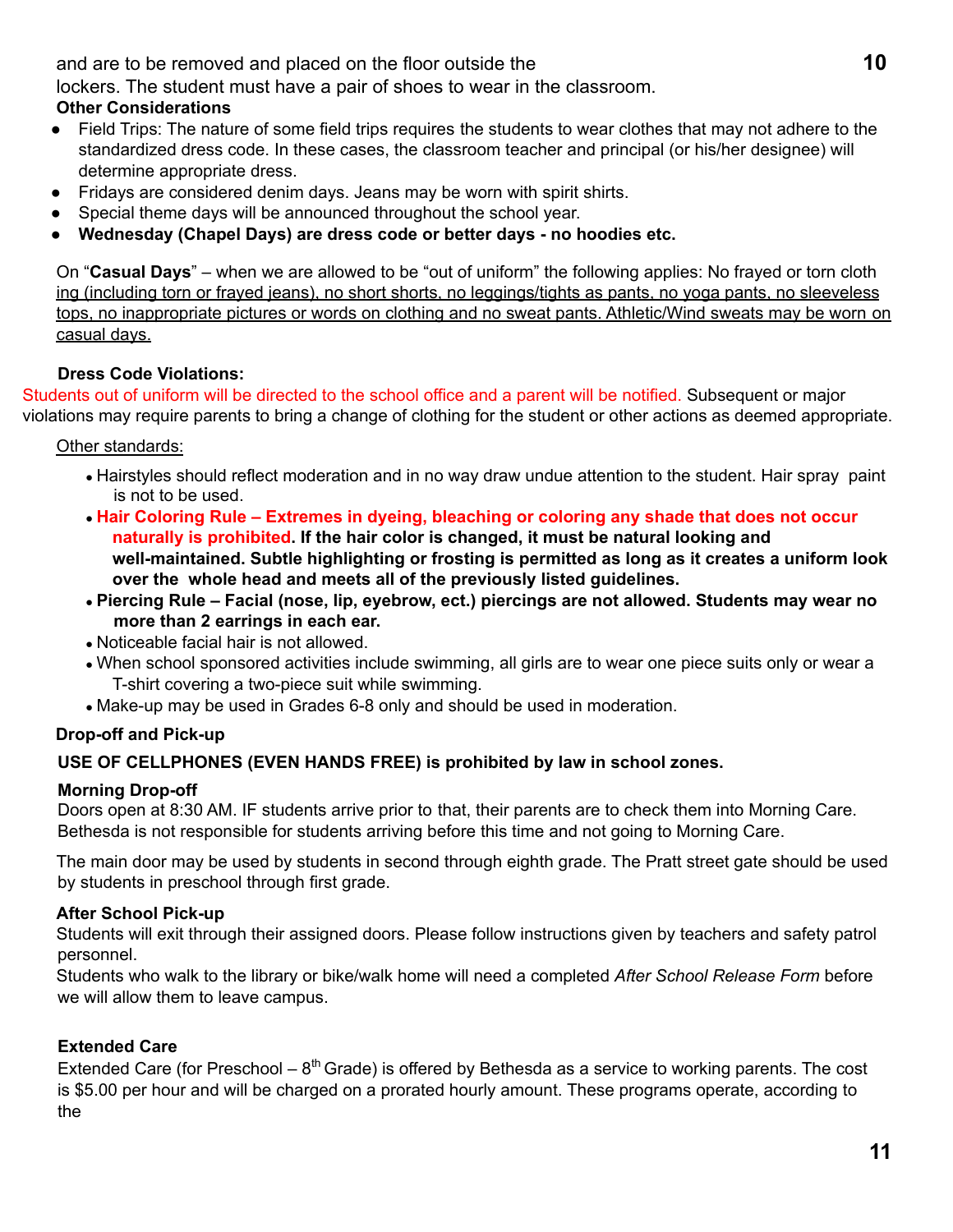needs and program viability, after school (3:30-6:00). These self-supporting programs are designed to be a relaxed atmosphere for children after school. Children can engage in a variety of activities from free play on the playground to arts and crafts. For students wishing to get a head start on homework, a quiet place is provided. A fee of \$1.00 per minute will be charged for those who are picked up after 6:00pm. A monthly payment option is available. In order for continued use of the program all payments are due upon receipt of the Extended Care statement. Children with past-due accounts will not be allowed to use the program.

#### **Before School Care**

A before school care program is available and located in the main school building gymnasium. Students may arrive as early as 7:00am and will be sent to their classroom when the first bell sounds at 8:30am. While in morning care students can play with games from home or use the ones provided; they may study, read or chat with friends. Students must remain in the gym unless permission is given to leave. The charge for this service is \$5.00 per hour. Students who arrive early and choose to remain outside will not be charged for before school care. (Bethesda assumes no responsibility for students waiting outside before 8:30am) A monthly payment option is available.

#### **Field Trips**

Field trips during the school day are designed to be educational and fun. Teachers may require students to take notes, answer questions or take tests or quizzes related to the trip. A signed permission form is required for all trips. A phone call can not be accepted for field trip permission. For some field trips, a fee will be charged to help offset the cost of the field trip. Parents are asked to sign a *Walking Field Trip* permission form (every year) for trips taken within walking distance from school.

In most cases, transportation for field trips will be by bus. In rare circumstances they will be by private vehicles driven by parents/chaperones. When private vehicles are used each student must be secured according to state statute. Seatbelts or car seats are required for all students. All drivers/chaperones are required to complete a background check and drivers must provide proof of insurance. When considering signing up to chap erone a field trip please note that siblings are not allowed on field trips; if you are driving, it is our policy that NO VIDEO or DVD be shown and no cell phone or hand held device be used in the vehicle (State of IL Law); and under no circumstance should you deviate from the planned field trip – or make any unapproved stops to or from the field trip.

#### **Fundraisers**

Money raised through school approved class fund raisers is to be spent for the designated purpose. Most school sponsored fundraising is used either for a specific event (class trip) or is part of our Friends of Bethesda group. All funds raised are kept in the school checking account.

#### **Gift Donations**

Gifts of money and equipment may be made to Bethesda International Academy. All gifts are accepted through the principal's office and may be tax deductible. The school office will be available to supply donors a receipt for tax purposes. Gifts donated become property of the school and may be utilized as the staff deems appropriate. We respectfully ask that you check with the school before making any donations of equipment/supplies.

Bethesda encourages potential donors to utilize matching funds programs available through many employers.

#### **Graduation Requirements**

8<sup>th</sup> grade students are eligible for graduation if they complete the required course of study and successfully pass (at the 75% level) tests over the United State Constitution and the State of Illinois Constitution. Students, if needed, will be given multiple opportunities to successfully complete this requirement. All other requirements such as attendance, health and others are found elsewhere in this handbook. All school work (term papers, projects and final tests must be completed in order to graduate. All financial obligations to the school must be paid in full in order to graduate, and have files sent to high school.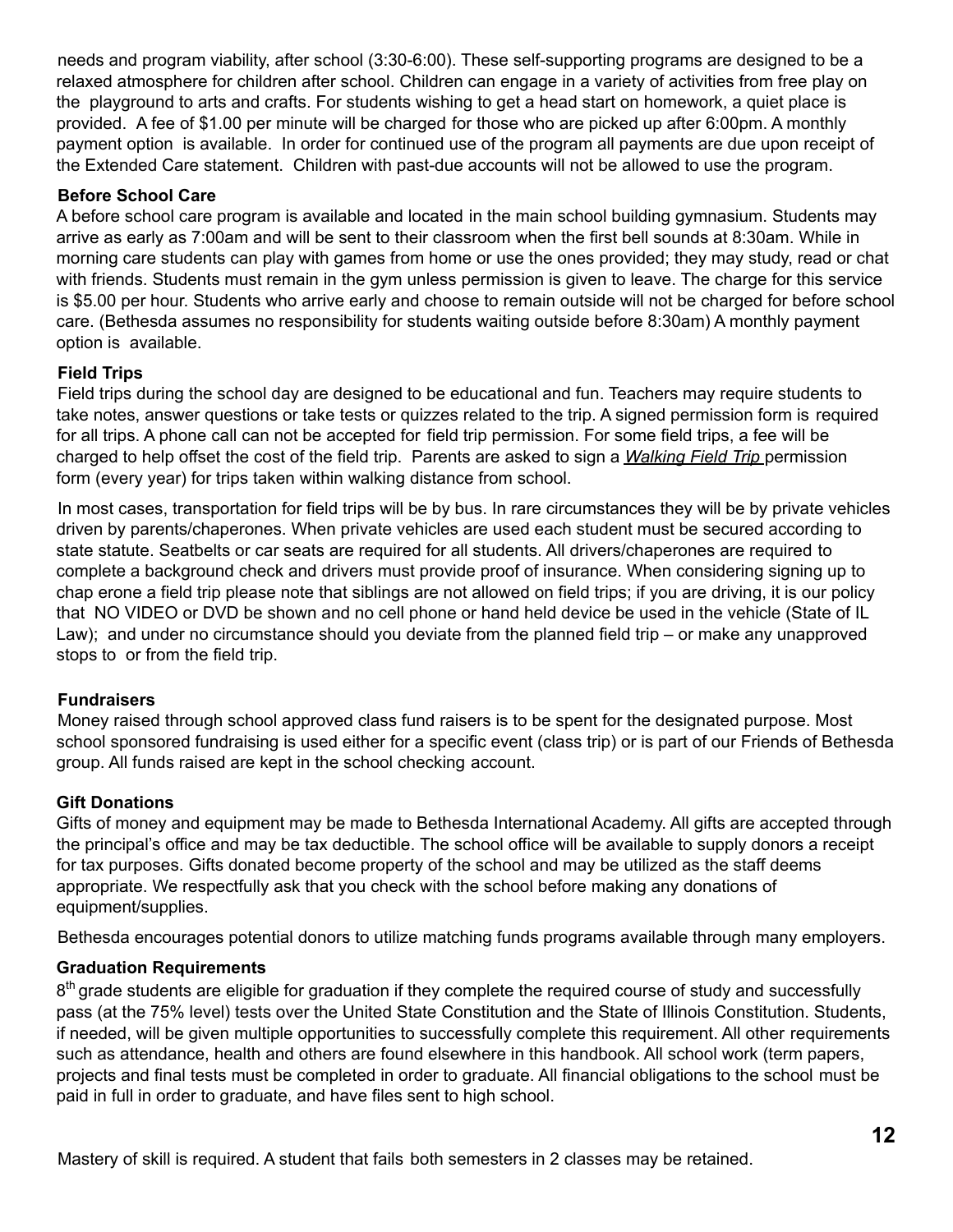#### **Grievance Procedures**

We utilize the Matthew 18 approach to resolve grievances. Following this Biblical precept, disputes should be resolved using the following steps:

- 1. Person-to-person (e.g. parent to teacher), this is by far the easiest and most God-pleasing way to resolve matters. (Multiple meetings may be needed to resolve issues.)
- 2. Person-to-person with a mediator (e.g. parent to teacher with principal); keeping the matter between the two parties and a mediator can resolve many problems quickly.
- 3. The final step (if all others have failed) is to bring the concern to the executive council (pastor, principal and other designees). Again, this is considered the **final step** and should be done only after repeated efforts to resolve the matter.

Out of Christian love and respect, and because Scripture directs us in this matter and warns us of the evils of the tongue, **please keep grievances out of the parking lot, social networks or telephone conversations with unaffected parties and deal with them as outlined above.**

#### **Bullying and Harassment**

#### **I. Preamble:**

The Illinois General Assembly finds that "a safe and civil school environment is necessary for students to learn and achieve and that bullying causes physical, psychological, and emotional harm to students and interferes with students' ability to learn and participate in school activities. Because of the negative outcomes associated with bullying in schools, the General Assembly finds that school districts, charter schools, and non-public, non sectarian elementary and secondary schools should educate students, parents, and school district personnel about what behaviors constitute prohibited bullying." 105 ILCS 5/27-23.7

#### **II. Bullying Defined:**

**Bullying** is any type of conduct that may:

- 1. Reflect a coercive **imbalance of power**; AND
- 2. Is **severe, pervasive** and often **purposeful** and **repeated**; AND

3. Places an individual in (a) **reasonable** fear of **substantial** detrimental effect to his or her person or property; or (b) to otherwise substantially interfere in a student's academic performance or ability to participate in any school related activity.

Further the Illinois legislature defines "Bullying" as meaning:

"Any severe or pervasive physical or verbal act or conduct, including communications made in writing or electronically, directed toward a student or students that has or can be reasonably predicted to have the effect of one or more of the following:

(1) Placing the student or students in reasonable fear of harm to the student's or students' person or property; (2)

Causing a substantially detrimental effect on the student's or students' physical or mental health; (3) Substantially

interfering with the student's or students' academic performance; or

(4) Substantially interfering with the student's or students' ability to participate in or benefit from the services, activities, or privileges provided by a school."

"Cyber-bullying" means bullying through the use of technology or any electronic communication, including without limitation any transfer of signs, signals, writing, images, sounds, data, or intelligence of any nature transmitted in whole or in part by a wire, radio, electromagnetic system, photo electronic system, or photo optical system, including without limitation electronic mail, Internet communications, instant messages, or facsimile communications.

"Cyber-bullying" includes the creation of a webpage or blog or other means in which the creator assumes the identity of another person or the knowing impersonation of another person as the author of posted content or messages if the creation or impersonation creates any of the effects enumerated in the definition of bullying in this section.

#### **13**

"Cyber-bullying" also includes the distribution by electronic means of a communication to more than one person or the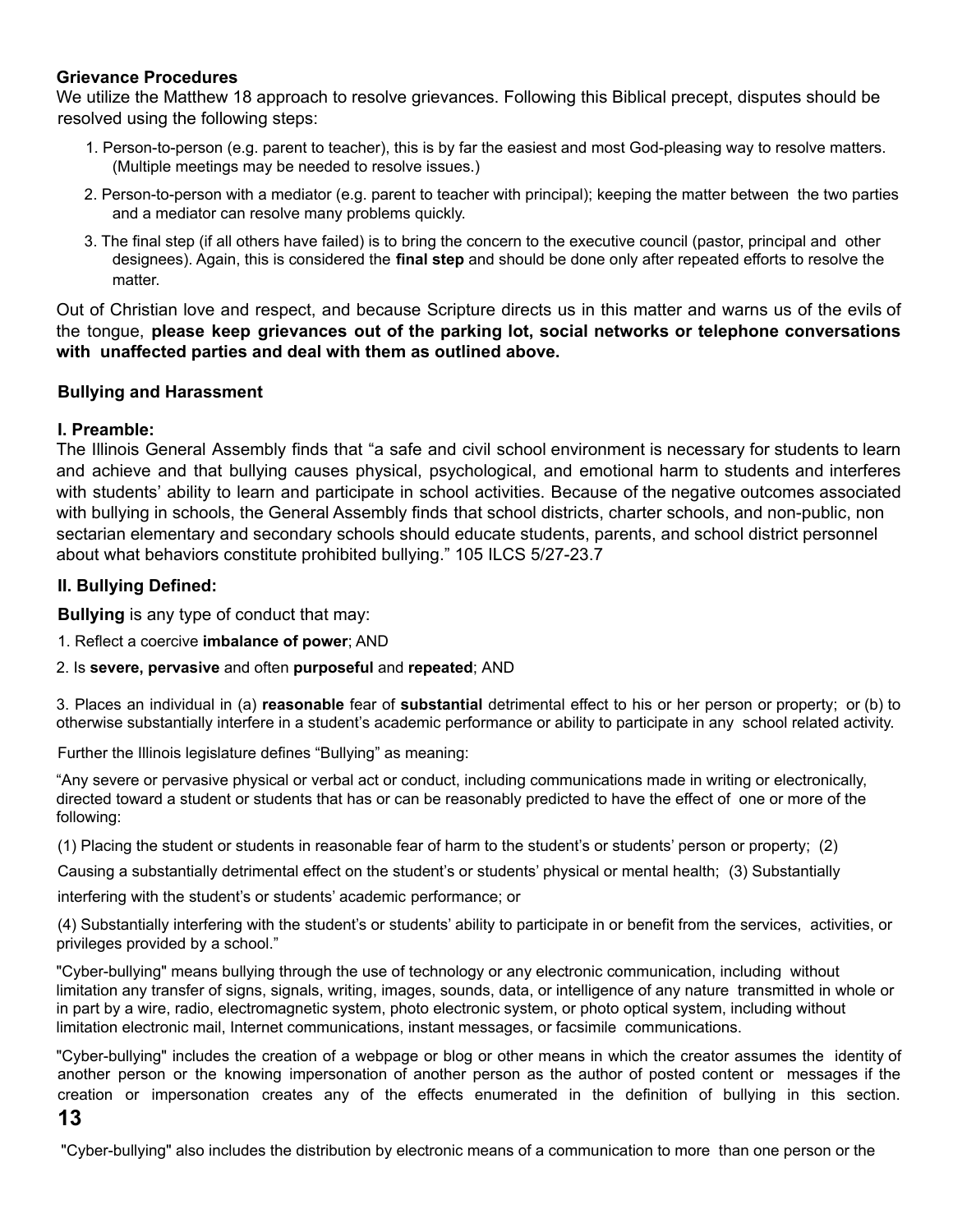posting of material on an electronic medium that may be accessed by one or more persons if the distribution or posting creates any of the effects enumerated in the definition of bullying in this Section.

Conduct which may be considered bullying might include:

• Physical acts, such as inappropriate, unwanted, uninvited, or injurious physical contact with another; harass ment, threats, intimidation, theft, public humiliation, retaliation for asserting or alleging an act of bullying, stalk ing; sexual assault; and destruction or damage to property of another.

• Written and electronic communication of any type that incorporates language or depictions that would constitute bullying, using any medium (including, but not limited to, cell phones, computers, websites, electronic networks, instant messages, text messages and emails);

• Verbal threats made to blackmail, or demands for protection money;

• Non-verbal threats or intimidation such as aggressive or menacing gestures;

• Direct or indirect, relationally aggressive behavior such as social isolation, rumor spreading, or damaging someone's reputation;

• Any of the above conduct which occurs off school grounds when such conduct creates, or reasonably can be expected to create a substantial disruption in the school setting and/or at school sponsored activities and events.

In addition to that conduct described above, *examples* of conduct that may constitute bullying include the following:

- Blocking access to school property or facilities;
- Stealing or hiding or otherwise defacing books, backpacks or other personal possessions;

• Repeated or pervasive taunting, name-calling, belittling, mocking putdowns, or demeaning humor relating to a student's race, color, age, gender, or expression, ancestry, religion, disability, or other personal characteristics, whether or not the student actually possesses them, that could reasonably be expected to result in the disruption of school activities or that results in a hostile educational environment for the student.

Conduct that would *not ordinarily* be considered bullying for purposes of this policy include:

• Mere teasing • "talking trash" • Trading of insults

#### **III. Bullying is prohibited**

Bullying is NOT acceptable and is strictly prohibited. Bullying conduct that is covered by this Policy is conduct that occurs on school property, at school sponsored activities or events, or "cyber-bullying" conduct from outside of school; while students are being transported or walking to or from school or school sponsored activities or events; or when the conduct otherwise would substantially impede the educational environment, regardless of where the conduct occurs.

Any student who engages in bullying will be subject to appropriate discipline, up to and including suspension or expulsion and referral to local law enforcement. A student's bullying conduct also may be addressed through any other behavioral interventions, including but not limited to restorative measures.

Any student who is a bystander to any bullying conduct and who fails to take any action to discourage the bullying conduct also may be subject to appropriate discipline.

No student shall be retaliated against for reporting bullying conduct. Any student who is determined to intentionally have falsely accused another of bullying shall be subject to appropriate discipline.

The highest risk location for bullying occurs:

- On the school bus
- Walking to and from school **14**
- On school playgrounds
- In school cafeterias, locker rooms, and in bathrooms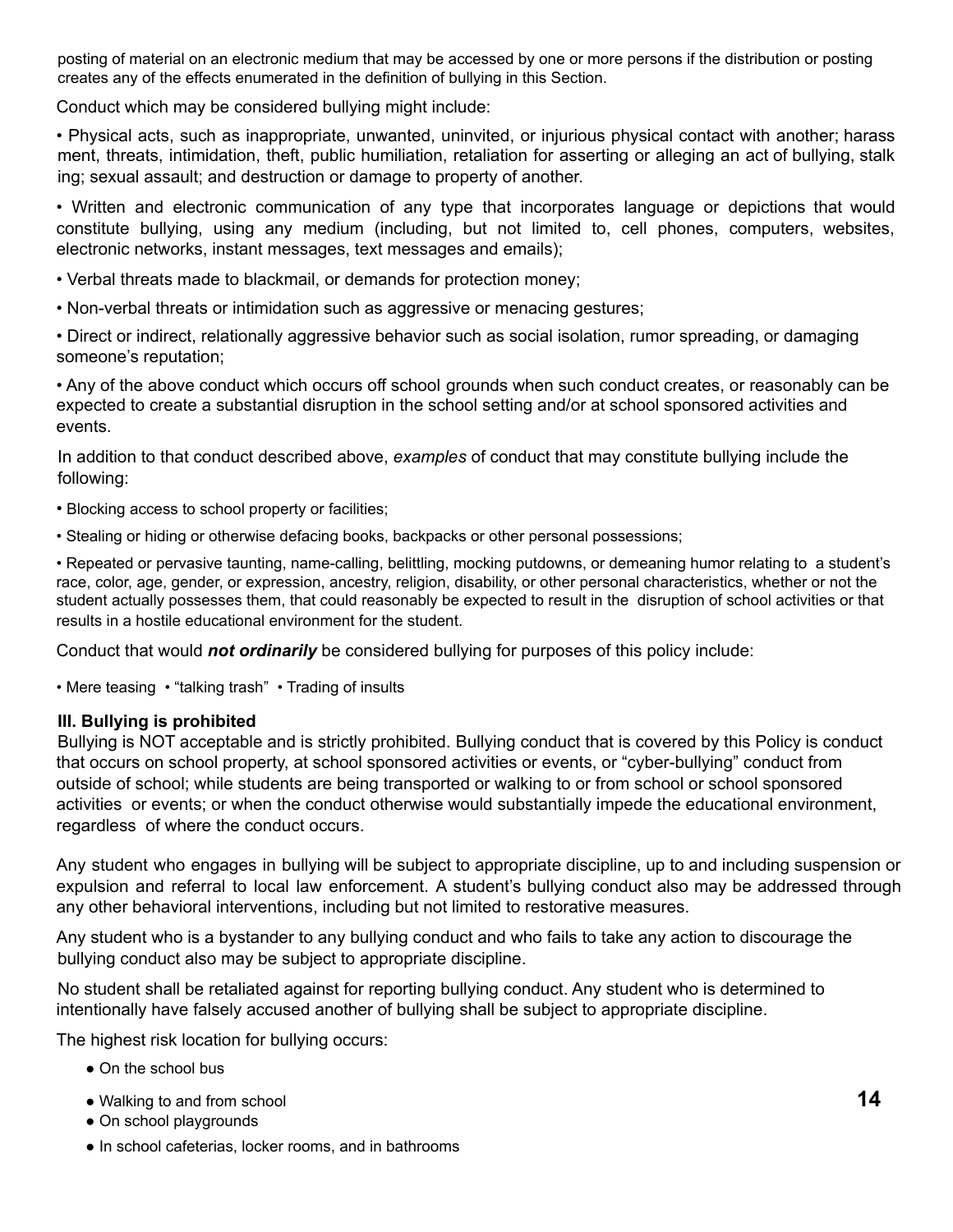• Through use of the Internet and cellular phones, even from off-campus

This Policy applies to bullying that may occur at any of these locations, but is not limited to these locations.

For purposes of this Policy, a **bystander** to bullying is a witness to bullying conduct and may be considered to be aiding or abetting the bully. This aiding and abetting includes, but may not be limited to, standing idly by or otherwise actively encouraging the bully.

#### **IV. Responding to Bullying**

It is the responsibility of the school staff to use violations of the school rules as opportunities to help students improve their social and emotional skills, accept personal responsibility for their learning environment and understand consequences for poor choices and behaviors. In determining the appropriate response to or discipline of students who engage in bullying behavior, the school's administration should consider the following:

- The ages and maturity of the students involved;
- The type, frequency, severity and patterns of behaviors;
- The context in which the incidents occurred;
- Any other relevant circumstances.

In this regard, this Policy recognizes the sound principles of remediation measures and restorative justice and encourages application of these principles in any response or discipline that may be imposed.

#### **V. Report and Investigation**

Bethesda has developed a reporting procedure (Incident Report form) to be filled out whenever an allegation of bullying is made. Anyone who witnesses any conduct that could constitute bullying shall make such a report as soon as possible to any school staff member. This report then shall be submitted to the principal or designee(s) responsible for student discipline who as soon as practicable shall conduct or cause to be conducted a thorough investigation of the alleged incident, and make all reasonable efforts to complete the investigation within 10 school days after the date the report of the incident of bullying was received. Discipline and/or other intervention appropriate to the outcome of the investigation shall be imposed consistent with Bethesda's established due process procedures. This procedure will promptly inform parents or guardians of all students involved in the alleged incident of bullying. The procedure will discuss with parents or guardians as appropriate, the availability of counseling, school psychological services, other interventions, and restorative measures.

The police and State's Attorney shall be notified immediately of all incidents involving bodily harm, property damage or any conduct which reasonably is believed by the school administrator(s) to be a violation of the criminal laws. The investigation of any such bullying conduct shall proceed in cooperation with the police and other applicable law enforcement authorities. Bethesda always retains its right to investigate and impose any discipline for violation of this Policy, whether or not criminal charges are pursued.

The school principal or designee periodically shall review disciplinary incidents involving bullying conduct or conduct placing students at risk of bullying for purposes of monitoring: 1) the effectiveness of the school's programs and interventions in creating a climate of mutual respect and civility in the school community, and 2) the application of this policy in a non-discriminatory manner. A report of the principal's findings shall be made to the Governing Board at least once a year.

#### **VI. Notification / Training**

Students and Parents/legal guardians will be notified of this Policy annually through receipt of the school's Handbook. The Policy is also posted on the school's website. The school shall utilize a framework to incorporate the social and emotional learning standards for all grade levels as required by State law.

All partners to this agreement understand the importance of the most current and up-to-date information on issues relating to bullying and agree to utilize their best efforts in participating in training and sharing information on this important topic. **15**

Any training in the schools will include training for all staff members including teachers, administrators, para professionals, coaches, support staff, sponsors of student groups and any volunteer who is engaged in interacting with students on a regular basis.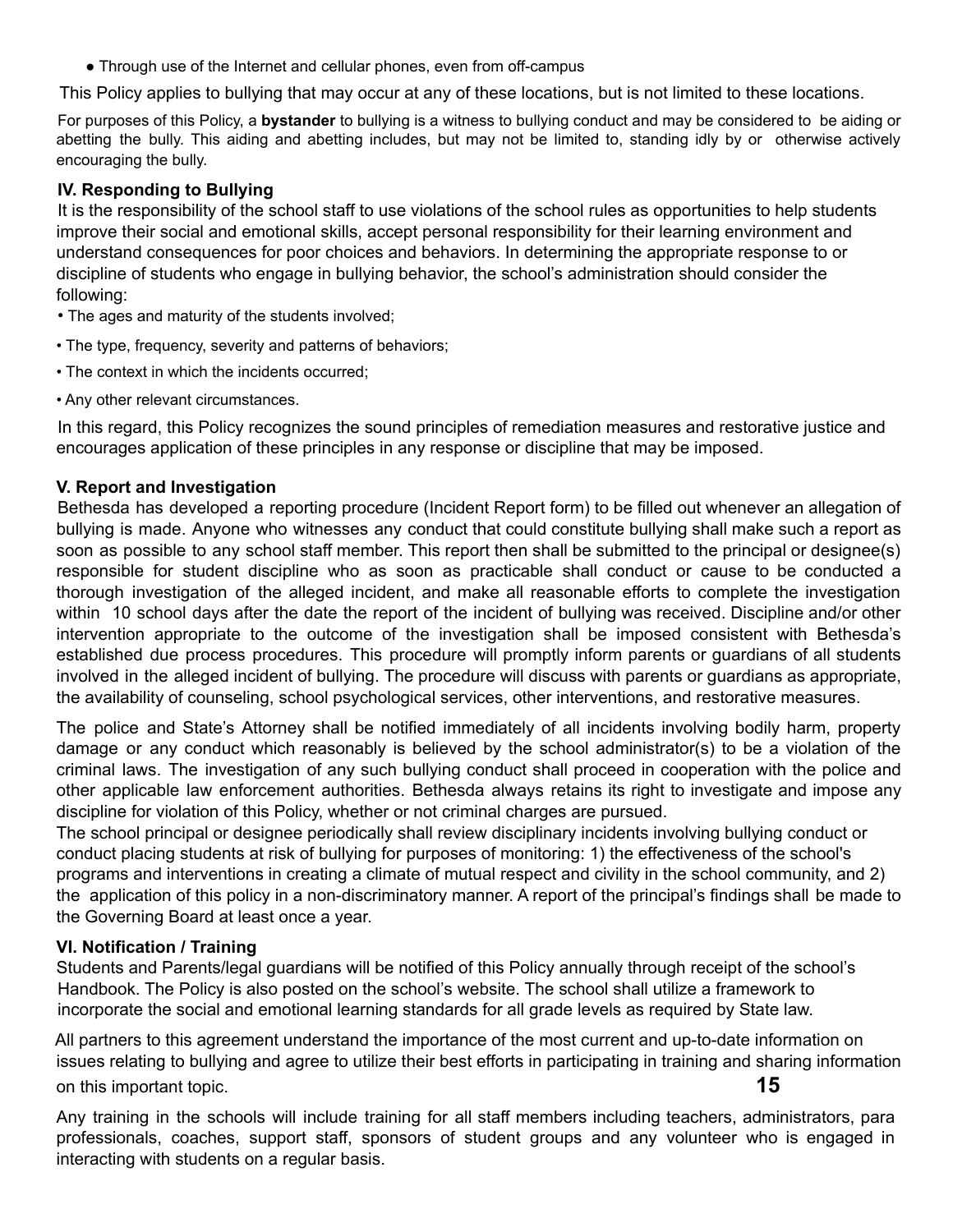#### **Hate Speech/Intolerance**

Bethesda International Academy does not condone and will not tolerate any type of hate speech or intolerance of people due to their race, creed, ethnic origin or religious beliefs. As our Lord Jesus Christ welcomed all, so do we. Any student who engages in such activity, whether written, verbal or electronic will face the following consequences:

- 1. Upon completion of an investigation by the principal or his appointee, if evidence points to such behavior the offending student or students will be suspended immediately pending a meeting of the executive council (Pastor, principal, governing board) to consider the situation.
- 2. The student or students and their parents will be invited to attend the meeting to offer their opinions and/or defenses.
- 3. The council will review all associated documentation and interview witnesses as needed.
- 4. The council will then decide if any further course of action which can include any or all of the following:
	- Mandatory counseling,
	- Required sensitivity and awareness training.
	- Extension of the suspension for up to an additional five (5) days,
	- Expulsion of the offending student or students for conduct unacceptable to BIA,
	- If facts warrant, civil authorities may be notified, or
	- Dismissal of the complaint

In situations such as this, those children or families threatened or named as targets of such behavior will be notified and given the opportunity to address the executive council prior to the council's rendering of a final decision. **The decision of the executive council is final.**

#### **HEALTH INFORMATION**

#### *Emergencies and Illness:*

Parents must have on file in the office a list of names and numbers of someone who can pick-up the child and be responsible for that student should he or she become ill or have an accident during school hours. Should a health condition require a 911 emergency call, the Chicago Fire Department/Paramedics will, along with the Chicago Police Department, provide to your child on-scene emergency medical care and transportation.

Upon arrival, the paramedics will assess and treat your child per standard operating procedures. Then, if needed, they will transport your child to the nearest available hospital. The fees for services rendered will be the responsibility of the parents or guardian.

If your child becomes ill at school, a staff member will attempt to reach a parent and then, if needed, the other names given for emergencies. **A student will not be sent home without an adult.**

*Emergency Information* – Be sure your child's emergency information and your emergency contact information is current and that the school is notified every time there is a change made. **This is extremely important!**

#### **Medication at School:**

There are cases when a student's health could be compromised by not getting medication during school hours. All medications must be kept in the school office. Students with inhalers may carry them if their parents indicate this in writing. When a student requires any medication at school, the parent must supply:

#### **1. Written permission authorizing school personnel to administer medication. (All Prescription and OTC medications) signed by doctor or doctor's representative.**

- **2. A written order from the physician indicating the necessity of medication.**
	- **(All Prescription and OTC medications) 16**
- **3. The original labeled container of the medication. For prescription medication the pharmacist will supply a duplicate labeled container so one can be kept at home and one at school. Each container should contain the phone number of the pharmacy, the student's name, the physician's name, and the medication and dosage to be given.**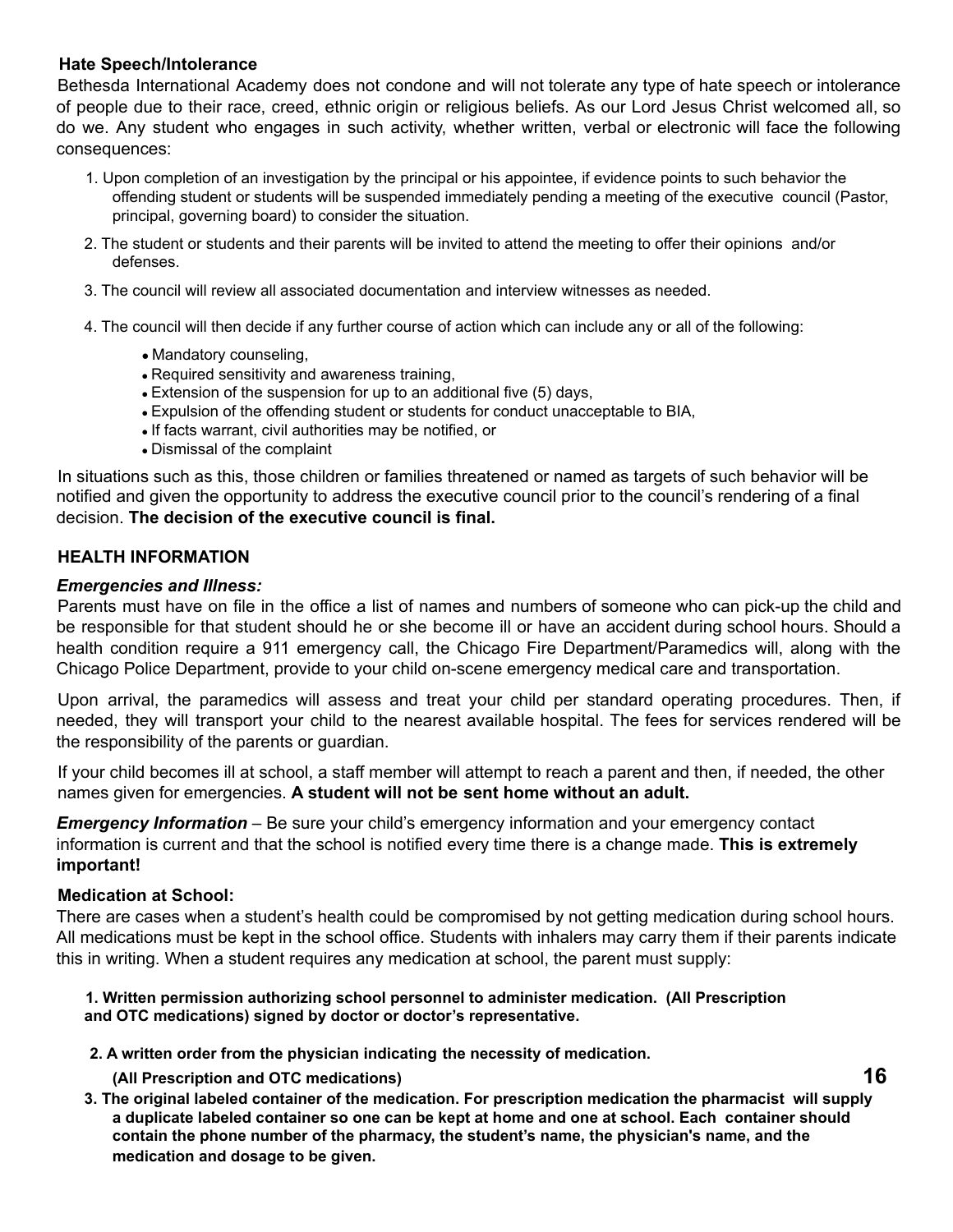#### **Care of Students with Diabetes**

- a. When the school has a student with diabetes, all school employees receive training in the basis of diabetes care, how to identify when a student with diabetes needs immediate or emergency medical attention, and whom to contact in the case of an emergency during a regular in service training as provided by Section 10-22.39 of the School Code
- b. The school allows the self-administration and self-carry of diabetes medication upon receipt of a signed parent permission notification and a signed physicians diabetes care plan that also carries a parent signature, both of which are maintained in the school files.
- c. The school requires every staff member who is taking care of a student with diabetes to be trained appropriately, per 105 ILCS 145, as a "Delegated care aide" by a licensed healthcare provider with expertise in diabetes or a certified diabetes educator.

#### **Stay-in Requests for Recess:**

The school's position is that children healthy enough to attend school are well enough to take part in gym and outdoor recess. A stay-in request will be honored if made by the child's physician in writing and filed in the school office.

#### *Screenings:*

Screenings are required for the following grades and all who have an IEP/504:

Vision Preschool, 2<sup>nd</sup> and 8<sup>th</sup> Hearing Preschool, 1<sup>st</sup>, 2<sup>nd</sup> and 3<sup>rd</sup>

**State law requires that all health required examinations and scheduled immunizations be fulfilled by** October 15. Students who do not meet this deadline will be suspended until proof of both is presented **to the school office. REQUIRED HEALTH EXAMS**

ALL NEW STUDENTS entering K-8<sup>th</sup> Grade: Birth Certificate, Physical/Immunizations, Dental Exam, Eye Exam PRESCHOOL STUDENTS: Physical/Immunizations KINDERGARTEN STUDENTS: Physical/Immunizations, Dental Exam, Eye Exam 2<sup>nd</sup> GRADE STUDENTS: Dental Exam 6<sup>th</sup> GRADE STUDENTS: Physical/Immunizations, Dental Exam

#### **Home/School Communication**

Communication is one of the keys to a strong home/school bond. To allow for this to occur, BIA uses the following:

- A weekly newsletter (Parent Bulletin) is e-mailed home with information about the school and upcoming events. Please read each copy thoroughly. This is sent out on Thursday.
- Drop off days held before school begins for grades Preschool through Grade 8 provide students and families a chance to meet the teacher and visit their classroom. These visits give both parents and teachers a chance to ask questions, share expectations, and generally get acquainted. Specific classroom procedures are often shared during these visits.
- A "Back to school Night" gives parents a chance to meet their child's teachers and ask questions.
- Parent/Teacher conferences are held twice a year. A **mandatory** conference is scheduled following the first quarter. An optional second conference is held following the third quarter as needed.

● Periodic notes, e-mails, and telephone calls are also used to keep in touch. Additional conferences may be scheduled as needed.

#### **Homework Philosophy**

Educational practitioners all agree that homework has a place in the education of children. We at Bethesda International Academy feel that work assigned to be completed by the student independently, provides a source for practice and mastery of material presented by the teacher. Homework (independent work) provides students with the opportunity to develop lifelong skills including time management, scheduling, self-discipline, and the ability to work independently.

Specifically speaking, homework at Bethesda has three (3) primary goals: **17**

- 1. To provide practice in subject material covered that day;
- 2. To prepare the student for material which will be covered the next day, and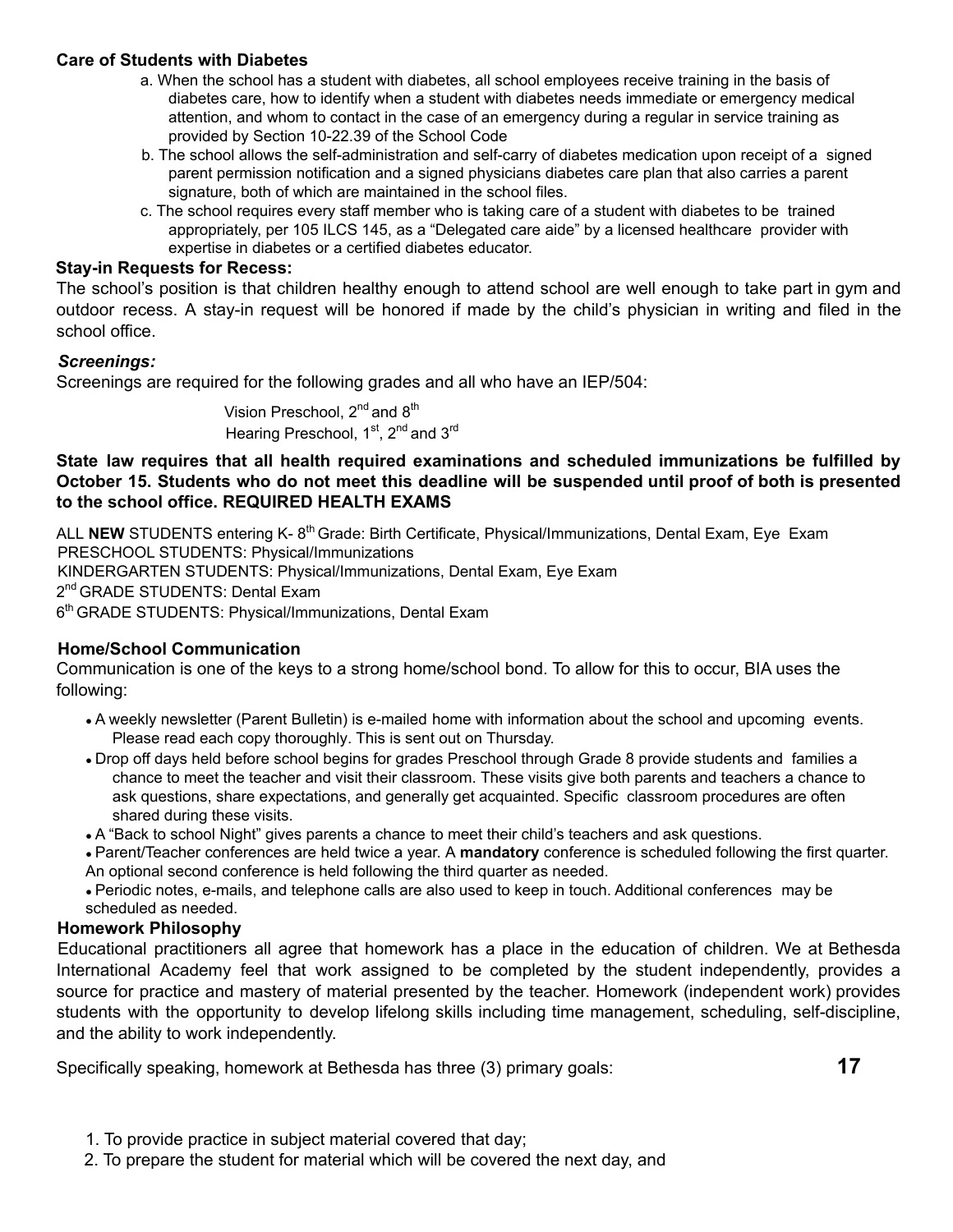3. To allow the student to complete long-term or long-range assignments such as book reports or projects The goal of homework is to engage the students in meaningful activities as guided by the above stated goals. Teachers at Bethesda International Academy strive to make homework meaningful without being redundant or wasting precious time. We realize the stresses put on children due to extra activities; however, we believe school and its accompanying work should remain the **number one** priority for all students.

Generally speaking, Bethesda expects students to spend approximately 15 minutes per grade in outside work. Thus first graders can expect to spend about 15 minutes, third graders approximately 45 minutes and eighth graders approximately 2 hours. While these guidelines are not hard and fast, they should be used as a guide. Most often time spent on homework may be less, and occasionally, more depending on class or subject circumstances. If you discover your child consistently spending more time than this, it is important to contact your child's teacher.

#### **Honor Roll**

"Gold" 4.3 and up, "Maroon" 3.5-3.74, "Honorable Mention" 3.3-3.49 are the three designations we apply to students who demonstrate academic excellence. To be considered for these awards students must maintain a grade point listed above without receiving any grade lower than a B-. All academic areas are included in this award.

#### **Grading**

| $A + 98 - 100$ | A 93-97   | A-90-92       |
|----------------|-----------|---------------|
| B+ 88-89       | B 83-87   | B-80-82       |
| $C+78-79$      | $C.73-77$ | $C - 70 - 72$ |
| D+ 68-69       | D 64-67   | D-60-62       |
|                |           |               |

Valedictorian and Salutatorian awards for 8<sup>th</sup> Grade graduation will be determined using grades achieved in Grade 6-8. Students transferring to Bethesda during those years will have their average figure using the above scale and the grades received as part of their permanent academic record.

For students in Grades 1-2, the following grading is used:

Effort Skills

- $O =$  Outstanding  $+$  = Outstanding
- $S = S$ atisfactory  $\checkmark$  = Satisfactory
- $I = Improwing$   $I = Improwing$
- $N =$  Need Improvement  $U =$  Unsatisfactory
- NA = Not Applicable at this time

#### **Inclement Weather**

In the event of bad weather, Bethesda will generally close when CPS closes. Please utilize the following for information regarding weather and emergency related closures:

WGN – 720 am WBBM – 780 am CBS 2 – television NBC 5 – television ABC 7 – television FOX 32 – television Parents can also check

www.emergencyclosings.com for information about school closings.

**Please note that Bethesda may choose to cancel classes even when CPS does not, since all of our** students are transported by cars. The safety of our students, their families, and our teachers will always **be the primary concern when making this decision.**

**18**

If school is cancelled due to inclement weather all extra-curricular activities scheduled and extended care for that day are also cancelled.

#### **Invitations**

If you are hosting a birthday party, unless the entire class is invited, invitations are NOT handed out through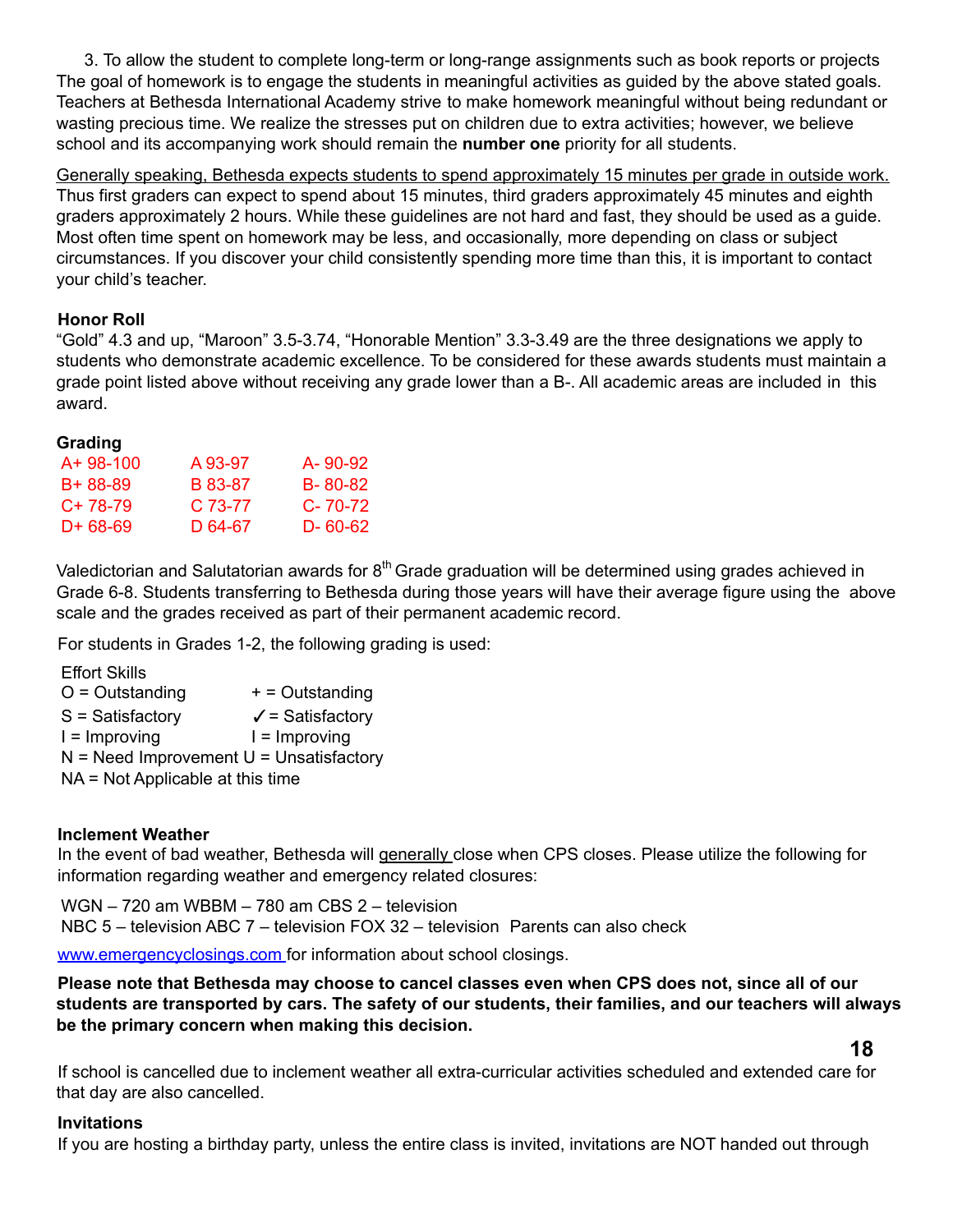school.

#### **Lockers**

Students are assigned a locker at the beginning of the school year. The following list of regulations applies to the hallway lockers:

- Students are to use only their assigned lockers. Students may not trade lockers without a teacher per mission.
- Lockers are the property of Bethesda. Thus, the administration and faculty reserves the right to inspect lockers at any time.

● No stickers are to be used inside or out. Students may use magnets on the inside only. ● Lockers should be kept clean and should be cleaned out prior to each major holiday break and at the end of the school year.

- Students are not to alter the locking mechanism.
- Damage done by the student requiring repair or replacement of the locker will be the responsibility of the parent.

#### **Friends of Bethesda**

Our school sponsors a Friends of Bethesda parent group. This organization serves as an arm of the school, helping to foster communication between the school and home. It sponsors educational programs for students, parents and teachers; helps provide needed services to the home and school; and also does major fundraising for school projects. The FoB works closely with the principal and staff to provide needed assistance. The FoB is an organization which operates under the authority of the Principal.

#### **Promotion**

All students are expected to achieve at least grade level proficiency in order to merit promotion to the next grade level. Classroom achievement, teacher evaluation, and standardized test scores are used to form the basis for this evaluation.

#### **Retention**

Students who would benefit from a second year at a grade level are recommended for retention. This recommendation is based on teacher observation, test scores, classroom achievement, standardized test scores, and parent/teacher conferences. Parents will be informed sometime during the third quarter if this option should be considered for their child.

It is expected that most students will be promoted annually from grade-to-grade. In the few cases where retention may be an option, a teacher-principal-parent conference will be held to determine the appropriate grade level for the child concerned.

#### **Report on Asbestos**

In accordance with the regulations of the Illinois Department of Public Health, we are required to inform you of the presence of material that contains asbestos fibers used in the mastic to adhere tile in the "old school" building. It does not constitute a health risk in this location since it is under the tile and bonded within the mastic. Your child's health and safety is our utmost concern. Bethesda is committed to a policy of safety and to effectively managing asbestos on our campus.

#### **School Hours**

The school office is open between the hours of 8:00 a.m. and 3:15 p.m.

PS 3, & Half Day PS4 8:45 –12:00

Full Day Preschool through 8th Grade 8:45 – 3:15 Monday - Friday

Student dropped off before 8:30 AM must go to Morning Extended Care. Bethesda is not responsible for

children before 8:30 AM. (You will be charged the going rate of this program). **19** Any student not picked up by 3:30 p.m. will be escorted to the Extended care their parents will be charged the going rate of either program.

Students are expected to go directly to their classroom when the doors open at 8:30 AM. Students should plan on leaving the school premises immediately after school unless participating in a school related program all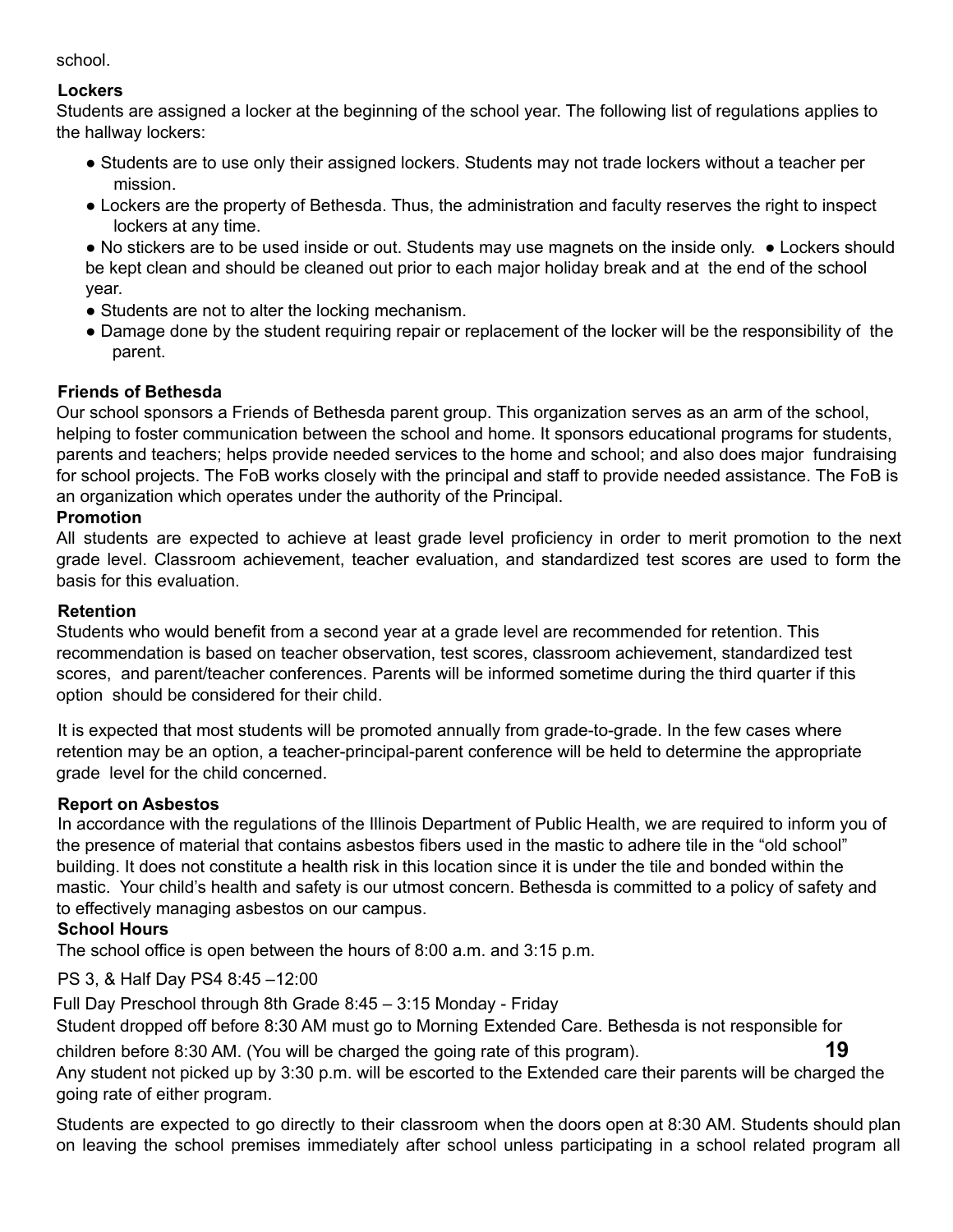students staying after must be under the immediate supervision of a staff member.

Students are expected to be in their classroom at the beginning of the class period. Any student not in the classroom will be marked tardy. Students in Grades 1-8 who arrive after school begins (8:45) should check in at the school office and receive a late pass. Late students will not be allowed in class without first checking into the school office.

#### **School Calendar**

The school calendar is on our website (www.biachicago.com). This calendar lists all school holidays, early dismissal days, and other special events throughout the school year. We encourage you to check the calendar throughout the school year. Changes to this calendar will be announced through the school newsletter and reflected on the calendar.

#### **School Pictures**

Pictures of all students are taken each fall. This is an optional purchase; however, all students will be photographed. Price and package details will be sent home in a flyer before picture day. Retakes will be held a few weeks after the original picture day.

#### **Standardized Testing**

Students in grades first through eight participate in the Measure of Academic Progress (MAP), a nationwide testing program. Results of these tests are communicated to parents when they are received. Other standardized tests are given on an as needed basis.

#### **Technology**

Bethesda provides computers, networks and the internet as one way of enhancing its goal to teach skills, knowledge and behaviors students will need as successful and responsible adults in the community as a whole. The school's computers and network connections provide opportunities to explore and use a varied and exciting set of resources including computer programs, CD's and the Internet.

Bethesda provides these technology tools under the supervision of school personnel to support and enhance the curriculum. The school requires that students who use the school's computers and networks will do so in a way that is consistent with its education and spiritual mission.

#### **Telephone Calls**

Telephone messages received in the school office during school hours will be given to teachers. Teachers will then relay the message to the student when they feel it is appropriate. Please be aware that teachers do not always have the time to check voicemail messages so it is important to plan your child's after school activities and plans before they come to school. No student will be called to take a telephone call unless it is an emergency.

#### **Weapons**

School is no place for weapons of **any kind.** At Bethesda International Academy we strive to provide a safe and secure environment for our students, teachers and staff. If a student brings to school any type of weapon (knife, gun, explosive, etc.) and it is discovered that student will be immediately suspended pending a meeting of the Executive Council to consider permanent removal from the school.

Bethesda reserves the right to search a student's desk, locker, and personal possessions and, if deemed necessary, the person if information is received that a student may be in possession of such a weapon. Such searches have been declared by the courts to be constitutional, and do not violate or interfere with the student's freedom from unreasonable searches. Parents will be notified in the event that such a search took place whether or not a weapon was discovered during the course of such a search. **20**

#### *The Principal will:*

1. Immediately notify a local law enforcement agency of firearm incidents at the school;

2. Immediately notify the parents or guardians of students in possession of firearms on school grounds, which include the real property comprising any school, on a public way within 1,000 feet of a school, or in any conveyance owned, leased, or contracted by a school to transport students to or from school or a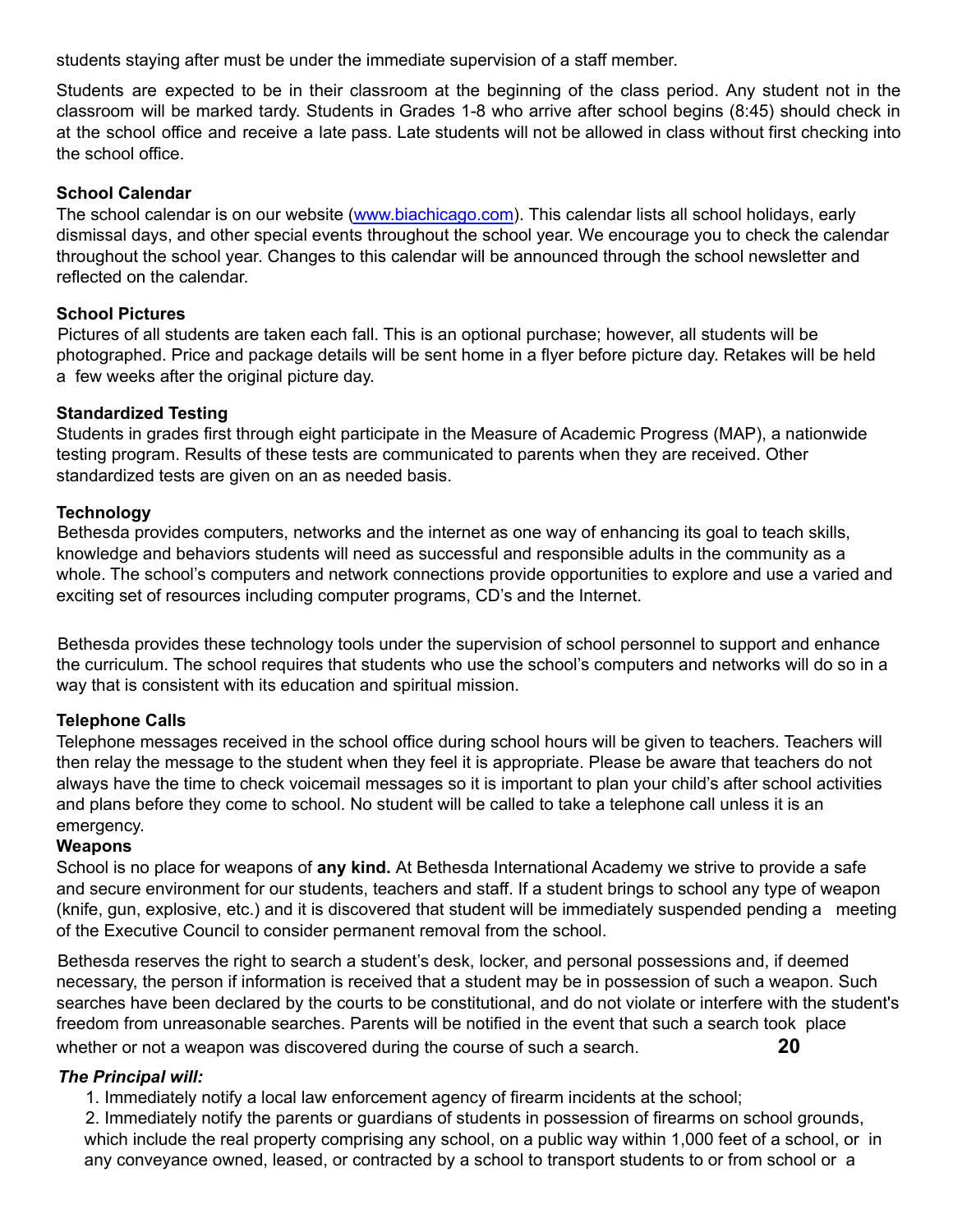school related activity within 48 hours of becoming aware of the incident;

- 3. Will notify the municipal police department or the office of the county sheriff of verified incidents involving drugs occurring in a school, on the real property comprising any school, on a public way within 1,000 feet of school, or in any conveyance owned, leased, or contracted by a school to transport students to or from school or a school related activity within 48 hours of becoming aware of the incident; and,
- 4. Will notify the Illinois State Police of such incidents through the School Incident Reporting System (SIRS)

#### **Withdrawal from Bethesda after the first day of school.**

If you desire to withdraw your child from Bethesda, the following procedures are to be followed:

- 1. The parent/guardian must inform the school in writing by the first of the month if the child will be leaving Bethesda during the upcoming month. The annual tuition obligation will be prorated, accordingly, with tuition due for the entire last month, whether or not the child is in attendance for the full month. Failure to meet the first of the month deadline will result in an additional month of attendance to be included when calculating the tuition obligation. Account balances must be paid in full and all school property returned by the final attendance day. Refunds due to prepayment will be mailed to the family after the final attendance day. Fees for registration, education and technology are non-refundable.
- 2. All tuition and payment of any other fees are to be current. Official school student records will not be transferred to another school if there are any outstanding charges.

3. All student-owned supplies and materials may be taken home on the day of withdrawal.

4. If the family is moving, a forwarding address is to be left with the school office.

#### **Worship**

Regular attendance at church and Sunday school is an expression of Christianity in action. As part of the educational program of training the whole child, Bethesda students are encouraged to attend worship services regularly.

#### **Yearbook**

A school yearbook is published yearly. The yearbook contains pictures of students, staff, athletic teams, school organizations, school events and activities, and day-to-day happenings of the school. Orders and payments for the yearbook will be taken in the fall. Extra yearbooks are rarely available, so please plan ahead.

#### **Zero Tolerance**

The abuse of prescription medication or the use, distribution and sale of alcohol, illegal drugs or other intoxicants by students are strictly prohibited. Violations of this policy will result in immediate suspension pending a review to consider expulsion. State statute requires that Bethesda's administration report any instances of drug violations, firearm incidents and instances of battery committed against school personnel to local law enforcement officials, Illinois State Police and or the School Incidents Reporting System.

**21**

### **STUDENT SAFETY**

Bethesda takes very seriously its responsibility to keep students, staff, volunteers and visitors safe while at school. In conjunction with the Chicago area first-responders a Crisis Management Plan has been developed and implemented.

This Crisis Management plan includes strategies for dealing with most circumstances including fire, tornado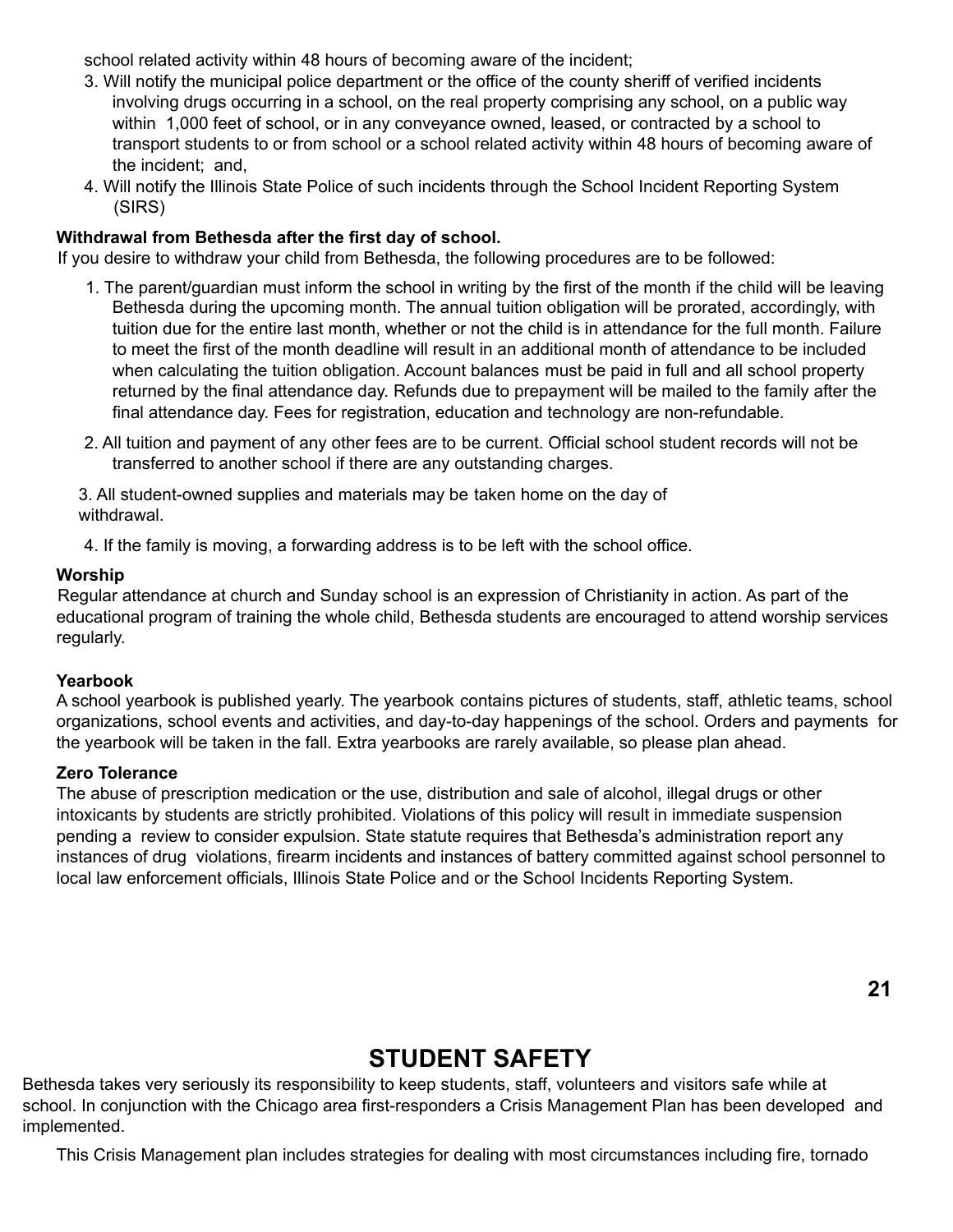and other such natural events as well as school intruders, man-made environmental threats, bomb threats and other such situations.

Students are taught to respond to these incidents and behave accordingly. Fire, tornado and lock-down drills are held each year. The faculty reviews this plan and up-dates it as needed. Local authorities annually approve the plan and are often on site to observe drills.

You can help us keep everyone safe by:

- Observing and following guidelines about checking into and out of the building
- Helping to monitor doors If you observe a door being propped open or unlocked please notify the office

● Always park in approved areas – keeping parked cars from obstructing fire-responders ● In the event of a lock-down or building evacuation please help us by not attempting to pick-up your child. Our plan also contains contingencies for the dismissal of students following such an event. During a lockdown, no one will be permitted to enter or leave the facility.

• In the event that we need to conduct an offsite dismissal students may be picked up at the Chicago Public Library - Northtown Branch (6800 N. Western). All parents will be notified electronically or by phone if such a situation arises.

A copy of the Crisis Management plan may be reviewed by parents. A copy is available in the school office.

#### **Missing Student Report**

The Administrator and Administrative Assistant for Bethesda are alert to flag records requests for any current, transfer, or former student reported as a missing person by the Illinois State Police. If a child reported as a missing person is attending the school, the administrator gives notice of this by email to the Department of State Police at missing@isp.state.il.us, and to the local police department. If a child is listed as missing that the school believes should not be listed as missing, the administrator gives notice of this by email to the Department of State Police at missing@isp.state.il.us, and to the local Police Department.

#### **DCFS Mandated Reporter Status**

All Bethesda staff are mandated reporters under the abused and Neglected Child Reporting Act [325ILCS 5/4] and are required to sign an acknowledgement thereof.

#### **Incidents Reporting to Law Enforcement Agencies** (revised 6/18)

When any of the incidents listed below occur in the school, the principal, or his/her designee, immediately notifies the Chicago Police Department; and the principal, or his/her designee, within 48 hours of each incident notifies the Illinois Department of Police through the School Incident Reporting System (SIRS).

- Drug violations
- Firearm incidents (parents and guardians of student possession of firearm will be notified immediately)
- Written complaints from school personnel concerning battery committed against school personnel

#### **Students Needs for Support Services**

If serious injury, death, or other event should occur that has a marked effect on the emotional state of the students and/or staff at Bethesda, outside intervention workers *may* be contacted. The principal or designated representative will have a list of sources available. The decision to involve outside personnel will be made by the principal and/or designated representative.

#### **Eye Protective Devices**

Every student, teacher, and visitor is required to wear an industrial quality eye protective device when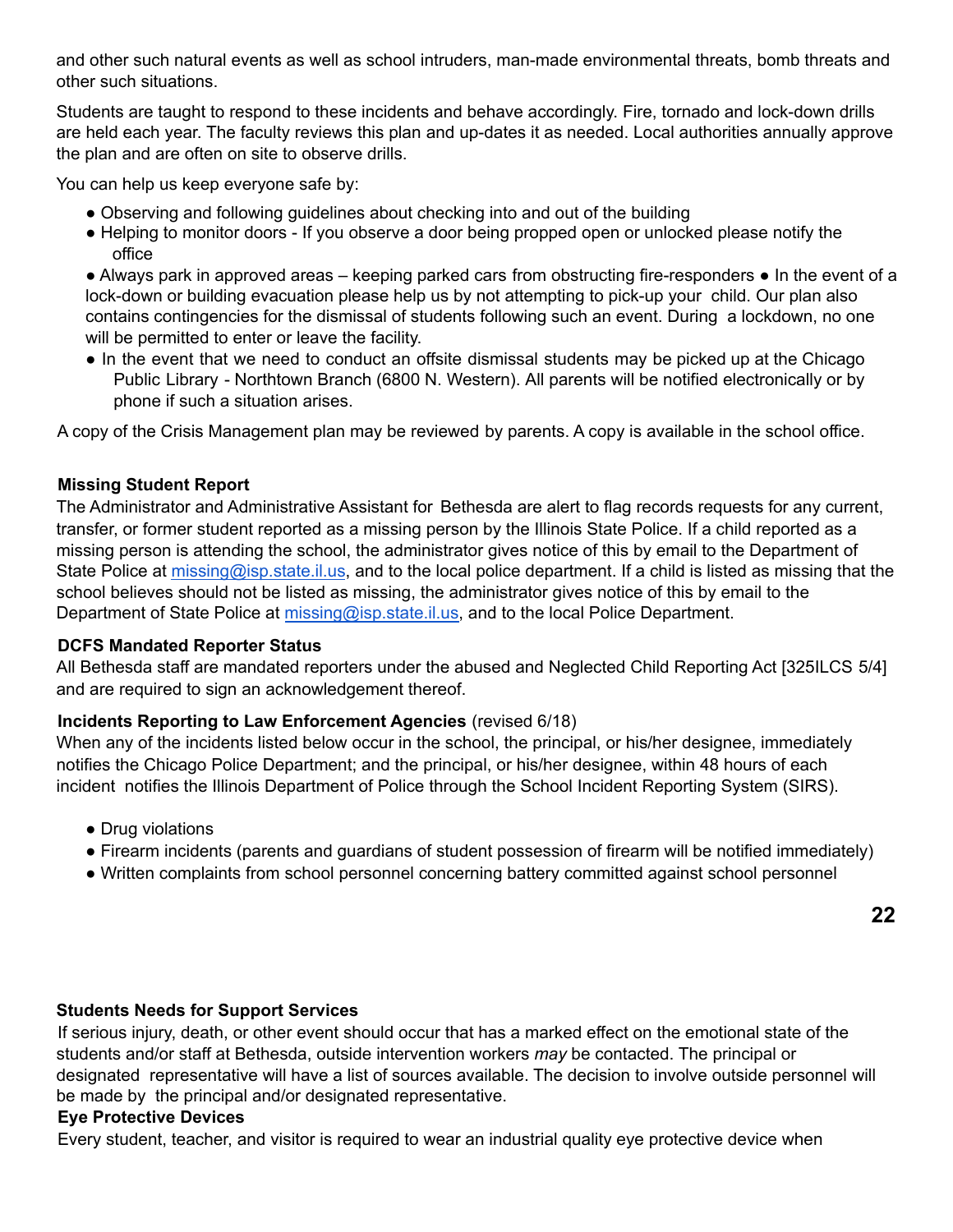participating in or observing activities that involve cutting, sawing, grinding, or stamping of any solid material; tempering or kiln firing of any metal or other materials; use of chemical, caustic, or hot liquids or solids.

#### **Toxic Art Supplies**

Toxic art supplies, as defined in section 105/135 of the Illinois School Code, are not used in grades PK-8. Art supplies containing toxic substances may be used by students in grades 7 and 8; these materials are properly labeled as required by section 105/135 of the Illinois School Code.

#### **Academic Curriculum**

#### **Preschool**

Our Preschool recognizes the need for providing an atmosphere in which we foster spiritual, social, physical, and mental growth in your young child. Knowing that children learn by being active, curious, confident, and by having divergent thinking, we provide many opportunities for varied learning experiences appropriate to the developmental level of young children. This learning will occur through daily activities, which include play, conversation, books, audio-visual materials, a wide variety of hands-on experiences, and incidental happenings.

#### **Preschool goals**

- $\geq$  To acquaint children with Jesus and His Love.
- $\geq$  To help children establish themselves away from home.
- $\geq$  To broaden children's growth experiences in all areas.
- $\triangleright$  To help children get along with others.
- $\geq$  To help strengthen the relationship between family and the school and church.

#### **Grades K-8**

Bethesda International Academy has developed a curriculum that reflects the philosophy of the church and school. Our course of study is based on the Word of God and seeks to educate the whole child.

Our learning objectives not only meet, but exceed, the goals established by the State Board of Education. The curriculum complies with public Act 84-126 of the State of Illinois. This legislation defines the primary purpose of schooling as the transmission of knowledge and culture through which children learn in areas necessary to their continuing development: Language Arts, Mathematics, Biological and Physical Sciences, Social Sciences, Technology Education, Fine Arts, and Physical Development and Health. The state goals, developed by the State of Education for each of the six primary areas identified in the law, provide the minimum standard for our expectation of learning at the end of our educational program, Preschool - 8.

In addition, our curriculum addresses Computer Education, Foreign Language, and Outdoor Education. Primary sources for the development of our curriculum were the Illinois Education Standards, Local Public School curriculum, and CPH One in Christ curriculum of the Lutheran Church-Missouri Synod.

The learning experiences and the resources to implement the curriculum are determined by our faculty and individual teachers, according to the needs of the students. **23**

#### **Fine Arts Education**

Our 1st through 8th grade students receive music and art instruction during the course of the school week.

#### **Physical Education**

The physical development of each child is also a goal of Bethesda. Therefore, all students are expected to participate in the scheduled P.E. program at school unless excused, in writing, by a parent or doctor.

Notes sent to excuse a student from P.E. class due to injury or sickness must be from a physician's office and contain specific dates for which the child is to be excused.

Appropriate clothing and footwear are expected for all physical education classes. All K-8 students must have a pair of **non-marking** shoes to be used exclusively in the gymnasium. All students in Grades 4-8 are required to purchase and wear P.E. uniforms. Uniforms may be ordered through SchoolBelles (link available on bi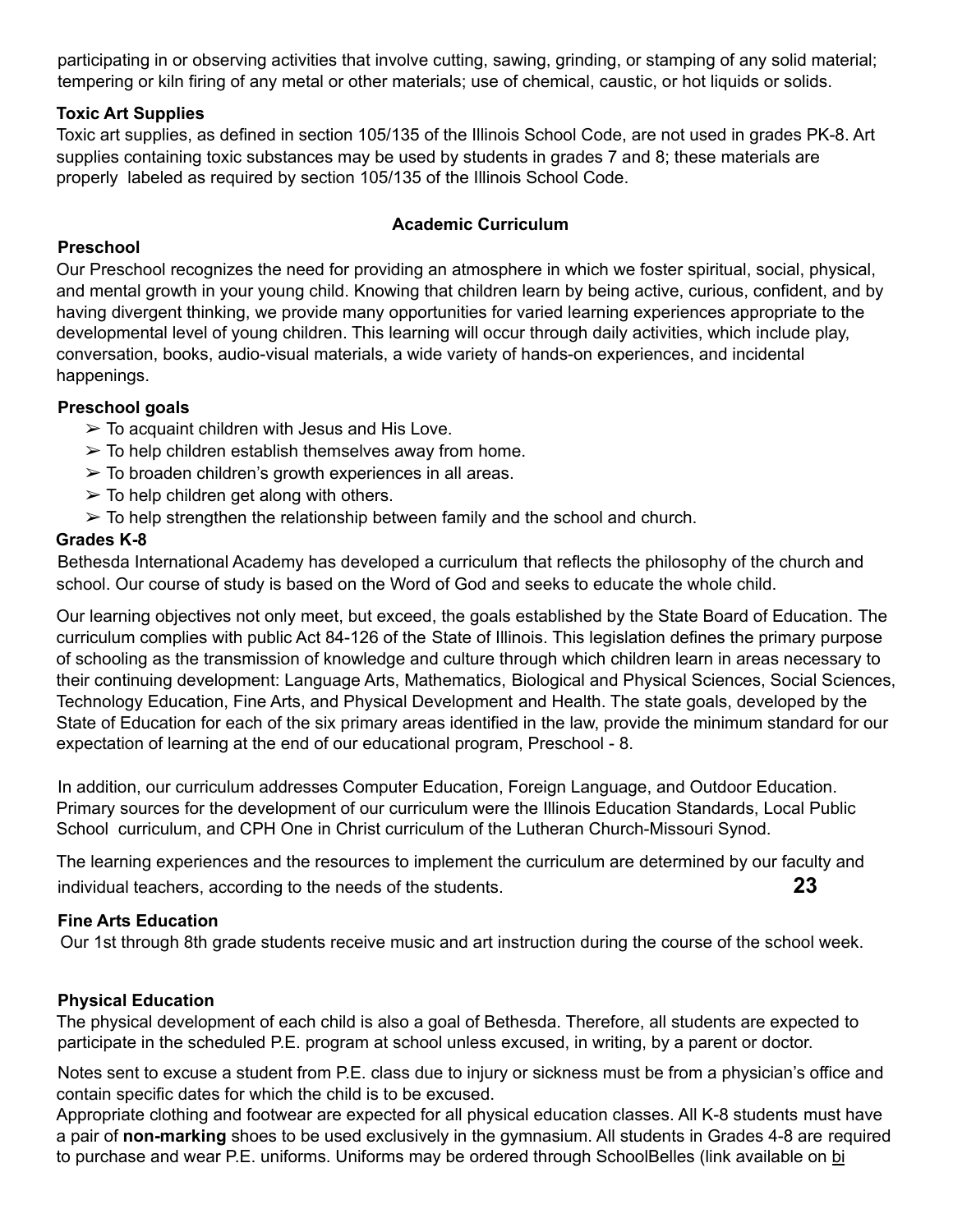#### achicago.com)

A Bethesda uniform is required for students in grades 4th-8th. Students must purchase the gym clothing through the school office and are required to provide their own gym shoes. This uniform is to be worn for all P.E. classes and other activities as directed by teachers. The cost of the uniform is indicated on the fee sheet available to parents during the summer. \*\*Due to COVID-19, uniforms will not be required until further notice.

#### **Sex Education**

In our Mission Statement, "We exist to equip members of God's family to extend Christ to the whole world", we recognize the importance of God's command to parents to equip their child for the world. It is the function of the school to assist parents in carrying out God's command. Our program of sex education is consistent with this philosophy, in that it is taught from a Lutheran Missouri Synod perspective within the curriculum. In addi tion, as Christian teachers instruct students in other subjects, particularly religion and science, topics related to sex education i.e. reproduction and human development will occur as a natural part of the lessons and discus sions. To help parents and teachers to be consistent in the information that is given at each age level, materials are available for check-out in the school office and parents are urged to use these materials with their children.

#### **Enrichment**

#### **Enrichment Philosophy**

At Bethesda, we believe that every child possesses God-given gifts, which are to be developed to His glory. To that end, we embrace a philosophy of education which seeks to target the gifts of each child at every grade level. We are committed to providing an enriching learning experience which addresses a variety of learning styles represented in our student population.

Throughout the grade levels, Bethesda employs specialists in several areas. These professionals implement their own curriculum, and their lessons are often in conjunction with, or integrated into, the lessons which are taught by classroom teachers on a daily basis.Grades 2b-8 are departmentalized in the areas of science, math, history/social science, and English/language arts.

Bethesda also offers a number of voluntary extra-curricular opportunities to enrich life experience beyond the classroom. Students in the primary and intermediate grades are able to take advantage of some of these, as age appropriate. As students advance through to junior high, they are able to select from the full complement of sports, teams and organizations to develop their God given gifts.

#### **Bethesda International Academy 6803 N Campbell Ave Chicago, IL 60645**

#### **ACCEPTABLE USE POLICY For Technology**

Use of the Internet enables Bethesda to enhance the curriculum by providing students and faculty with current information, ideas, and commentary from around the globe. It is not intended for commercial use or personal entertainment. Since the Internet is an unregulated medium there is the risk that users may encounter sources considered controversial and/or offensive.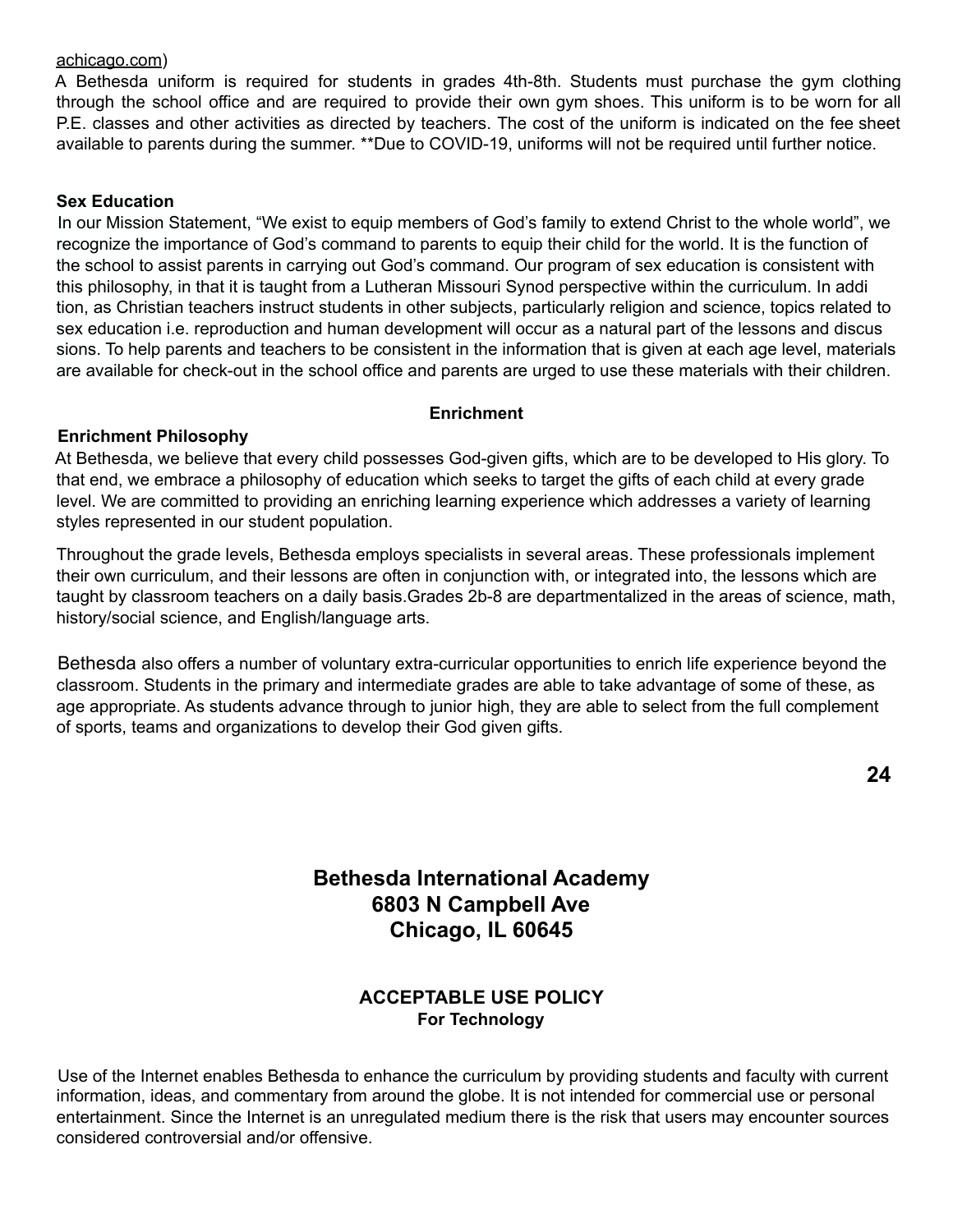Students have the privilege of accessing technology only for educational purposes. Users must accept full responsibility for all material viewed, downloaded and/or produced. Unauthorized access to systems, software, or data is unacceptable. Attempting to damage or destroy the data of another user is also unacceptable. Adult supervision is required for any technology use.

The school may not request or require a student to provide a password or other related account information in order to gain access to the student account or profile or a social networking website.

Unacceptable use would include, but is not limited to:

● Intentionally sending or displaying pictures or words which are racist or sexually explicit ●

- Sending or receiving personal, not educational, e-mail messages
- Using obscene language
- Harassing, insulting, or attacking others
- Intentionally damaging computers, computer systems, computer networks, and any other school technology equipment
- Violating copyright laws
- Using another's password
- Trespassing in another's folders or files
- Intentionally wasting limited resources
- Employing the network for commercial purposes
- Non-educational chat usage and non-educational online game usage are prohibited.

Violations may result in a loss of access as well as other disciplinary or legal action.

Because Internet information is not always accurate or reliable, students should verify the source of information before citing it as a reference. To avoid plagiarism, students must give credit to Internet sources used in any research paper in the same way that print sources are cited.

Both the student and his/her parent/guardian must agree to adhere to this policy before students will be allowed access. Signed forms will remain on file.

# **STAFF AND FACULTY BETHESDA INTERNATIONAL ACADEMY 2020-2021**

**SCHOOL OFFICE**

**773-743-0800**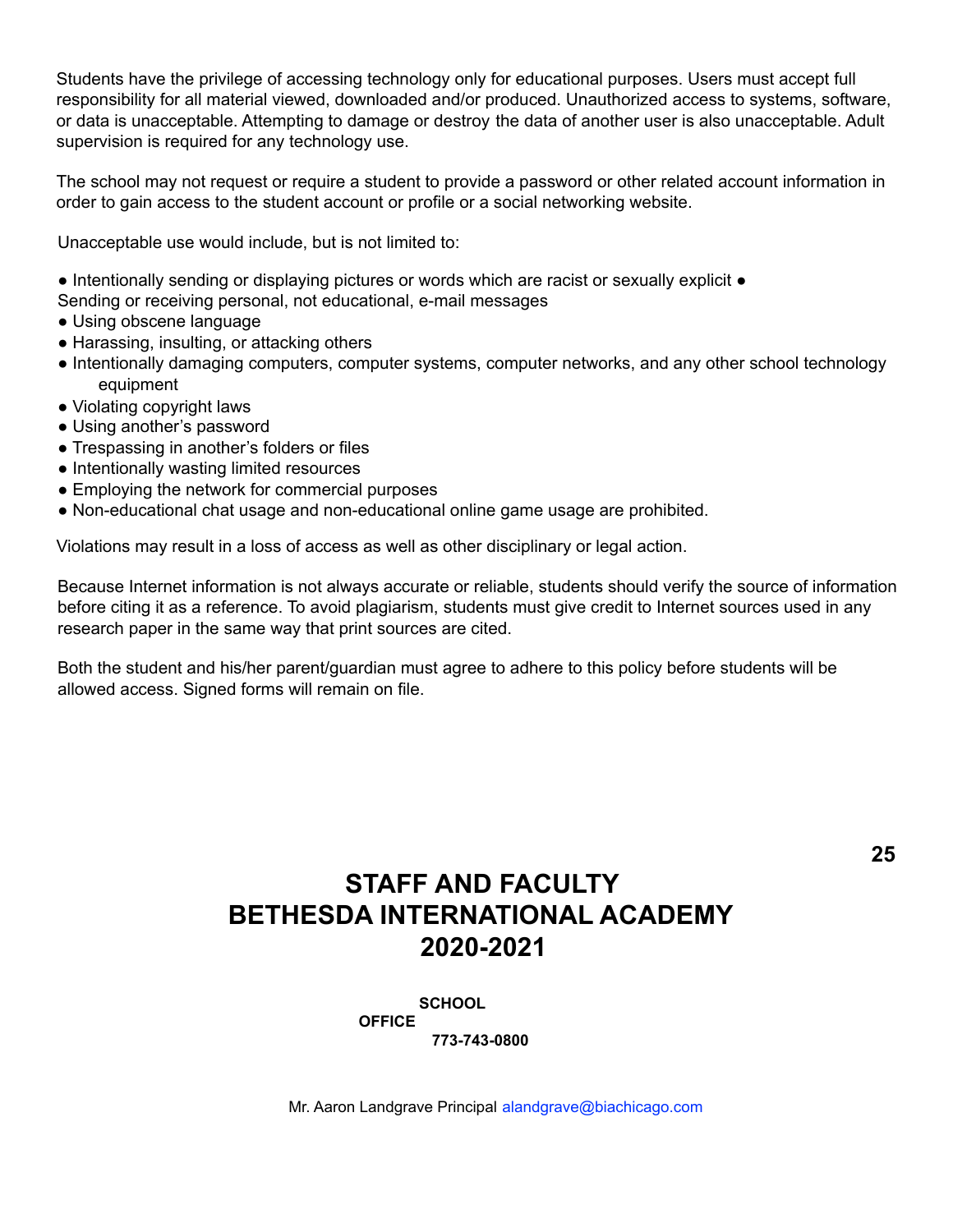Mrs. Melissa Hernandez Admin. Assistant mhernandez@biachicago.com

Mrs. Andrea Bateman Dir. of Marketing & Enrollment abateman@biachicago.com

Mrs. Beth Stoeckicht Preschool 3 bstoeckicht@biachicago.com

Mrs. Judith Acosta Preschool 4 jacosta@biachicago.com

Mrs. Carmen McKenzie Kindergarten/1st Grade cmckenzie@biachicago.com

Miss Christin Nosko 2nd & 3rd Grade **cnosko@biachicago.com** 

Ms. Stephanie Patterson 4th & 5th Grade spatterson@biachicago.com

Mr. Joe Dembowski 6th - 8th Grade [jdembowski@biachicago.com](mailto:jdembowski@biachicago.com)

**26**

#### **Bethesda International Academy 2020-2021 Parent and Student Signatures Required**

**Please sign ONE sheet for EACH student. When possible, please provide both parent signatures.**

Student Name: \_\_\_\_\_\_\_\_\_\_\_\_\_\_\_\_\_\_\_\_\_\_\_\_\_\_\_\_\_\_\_\_\_\_\_\_\_\_\_\_ Grade \_\_\_\_\_\_\_\_\_\_\_\_\_\_\_

**HANDBOOK ACKNOWLEDGMENT:**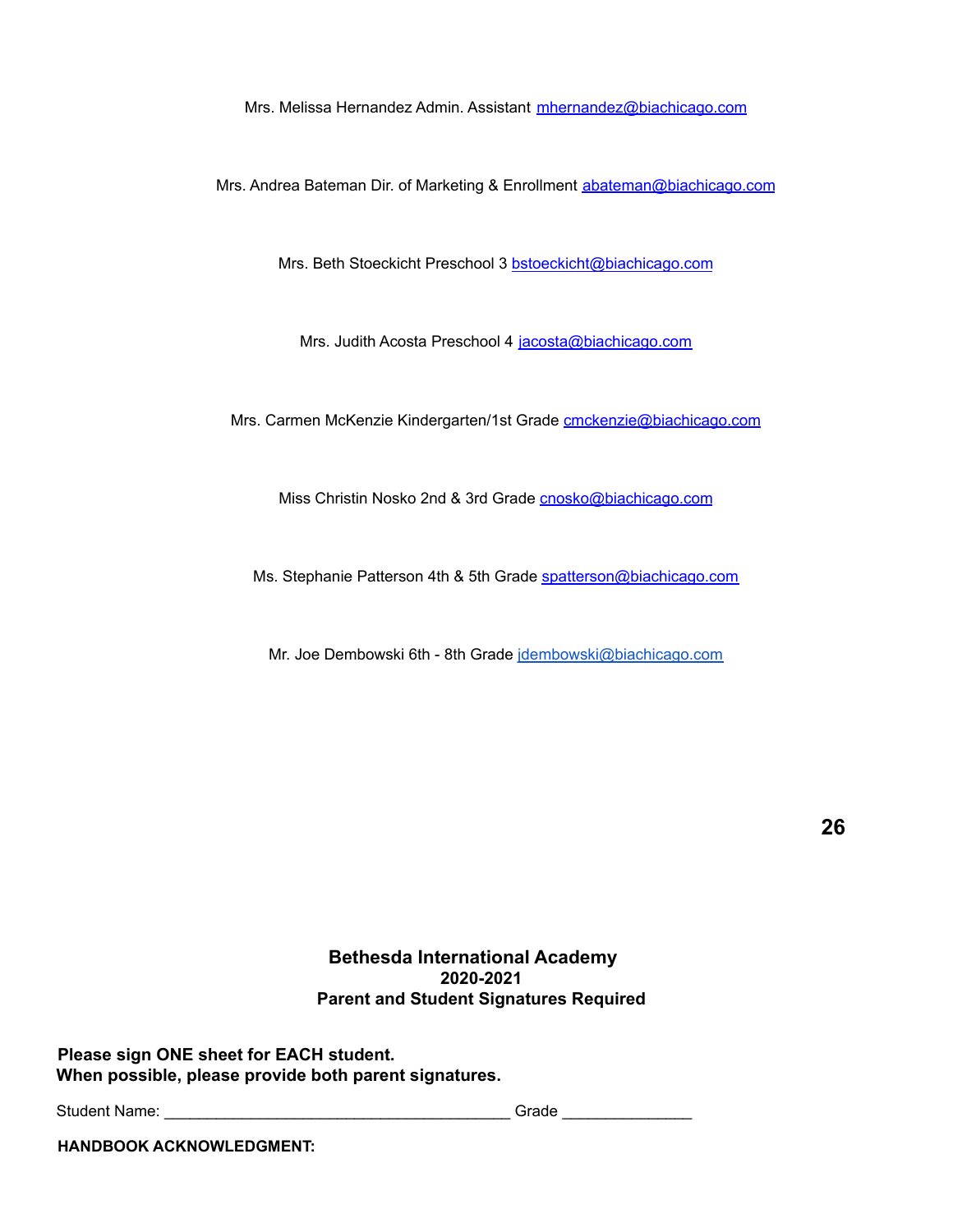I have read the 2020-2021 Student & Parent Handbook and understand the policies and rules as outlined. I further un derstand that the school reserves the right to change or add information and rules as needed and all changes will be fully explained and adequate notice of all such changes will be given.

| <b>Student Signature</b> | <b>Date</b> |
|--------------------------|-------------|
| Parent Signature         | Date        |
| Parent Signature         | Date        |

#### **PERMIT TO PUBLISH**

I give permission to Bethesda International Academy to use pictures and/or videos of my child for recruitment information or news release purposes. This permission is granted with the understanding that my child's full name will not be used or published with their photo/video. If my child's full name is used, permission for that will be sought and granted for single use only.

| Parent Signature | Date |
|------------------|------|
| Parent Signature | Date |

#### **WALKING FIELD TRIP PERMISSION**

I give permission for my child to accompany his or her class on field trips which occur within walking distance of Bethesda International Academy (one mile or less). Classes taking walking field trips will have an appropriate number of adult chaperones and advance notice will be given to parents when possible.

| Parent Signature | Date |
|------------------|------|
| Parent Signature | Date |

**Please Sign & Return to classroom teacher.**

**27**

#### Bethesda International Academy **Acceptable Use Policy for Technology 2020-2021**

**One Form per Family Signed by Students (K - 8 only) and Parents**

To ensure the rights of all students and staff to learn and grow in a safe Christian atmosphere, I/We agree to abide by these Acceptable Use Policies for Technology set forth in the Bethesda International Academy Parent Handbook.

Family Name: \_\_\_\_\_\_\_\_\_\_\_\_\_\_\_\_\_\_\_\_\_\_\_\_\_\_\_\_\_\_\_\_\_\_\_\_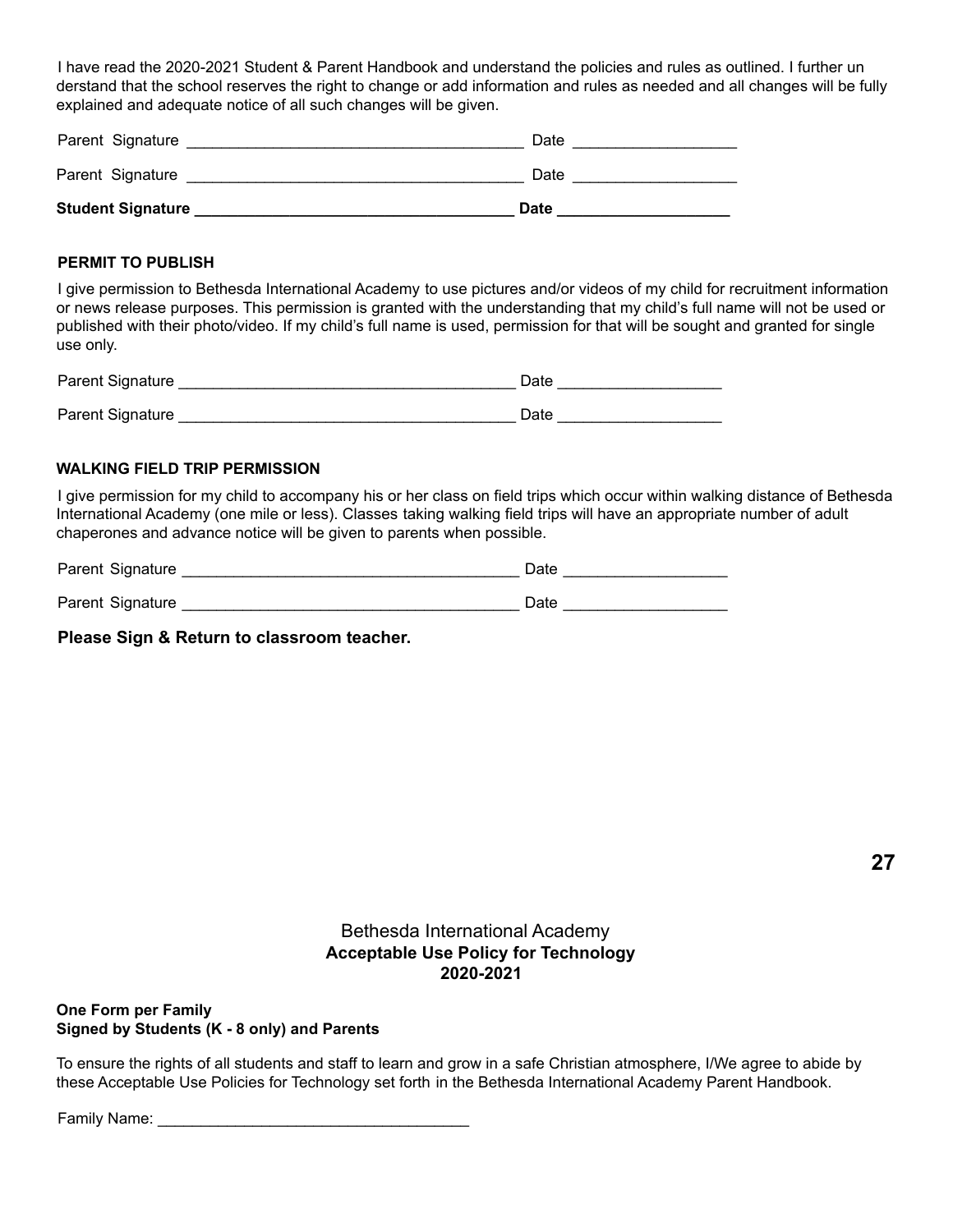|  | Grade _____________ Date ________________    |
|--|----------------------------------------------|
|  | Grade ______________ Date __________________ |
|  |                                              |
|  |                                              |

**Please Sign & Return to classroom teacher**

Bethesda International Academy *After School Release Form* **2020-2021**

#### **One Per Student**

\_\_\_\_\_\_\_\_\_\_\_\_\_\_\_\_\_\_\_\_\_\_\_\_\_\_\_\_\_\_\_\_\_\_\_\_\_\_\_ \_\_\_\_\_\_\_\_\_\_\_\_\_ has my permission to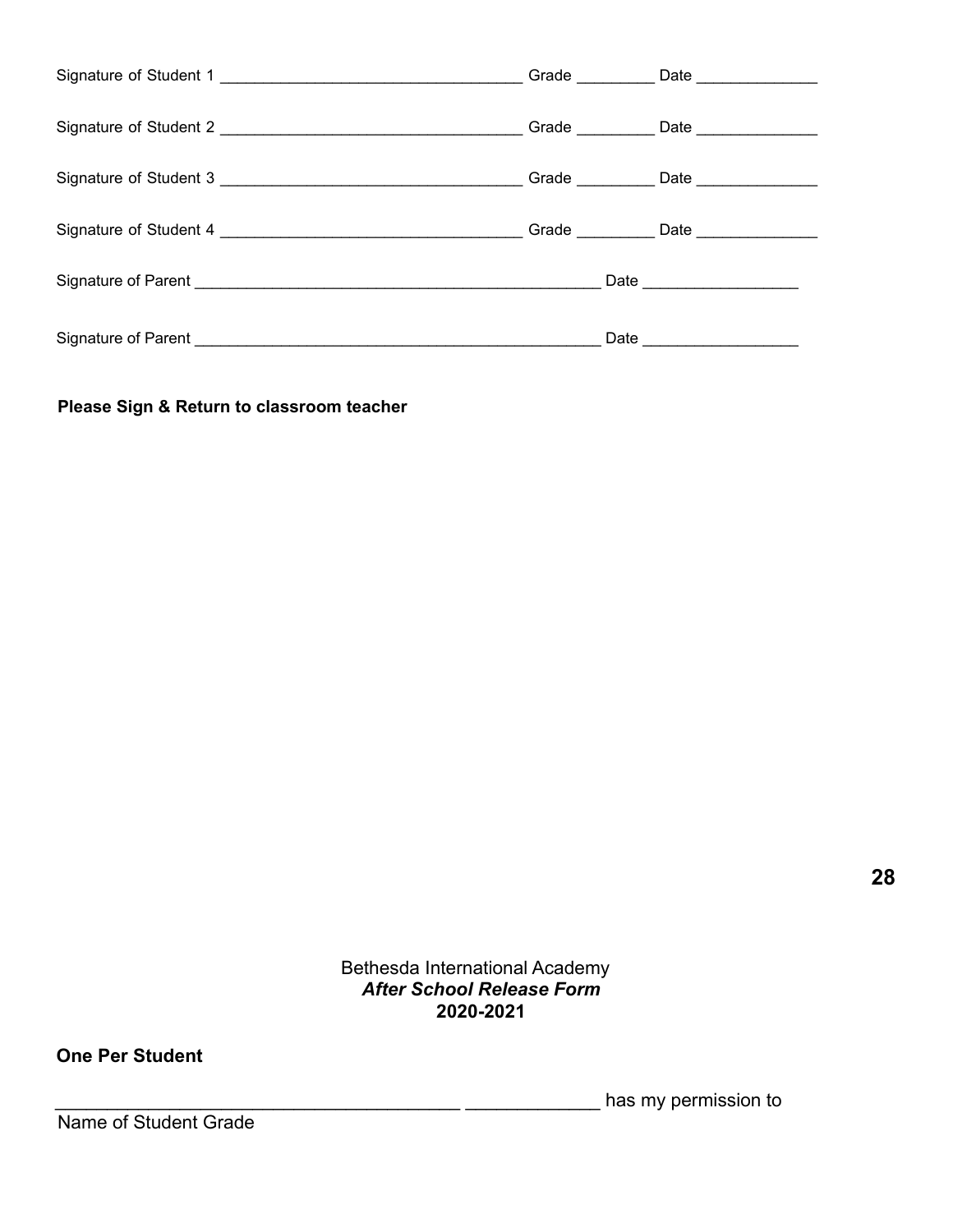(please check all that apply)

Ride bicycle to/from home/school \_\_\_\_\_ anytime \_\_\_\_\_ only with dated note

Walk to/from home/school \_\_\_\_\_ anytime \_\_\_\_\_ only with dated note

By signing below, you agree to the following:

- You are aware of student dismissal time: 3:15
- Students may not remain on school property unsupervised they cannot play on the playground or stay on campus without a parent or guardian present.
- Once my child leaves school property, there is no adult supervision for them.
- I have made my child aware that, for their safety, they must go directly home after school.
- I have directed my child that if I am not in our agreed pick up area, they are to return to the school office and notify school personnel.
- Any changes to the above permission must be communicated in writing to the school office.
- This permission form will remain in effect unless and until you notify the school office in writing that permission is rescinded.

| Parent Signature | Date |  |
|------------------|------|--|
| Parent Signature | Date |  |

**Please Sign & Return to classroom teacher**

**29**

**One per Child per medication**

Bethesda International Academy 6802 N Campbell Ave Chicago, IL 60645 Phone: 773-443-0800 email: mhernandez@biachicago.com

THIS FORM MUST BE COMPLETED and SIGNED BY A PHYSICIAN, BEFORE ANY MEDICATION CAN BE ADMINISTERED THROUGH THE SCHOOL OFFICE

**PERMISSION TO ADMINISTER MEDICATION AT SCHOOL**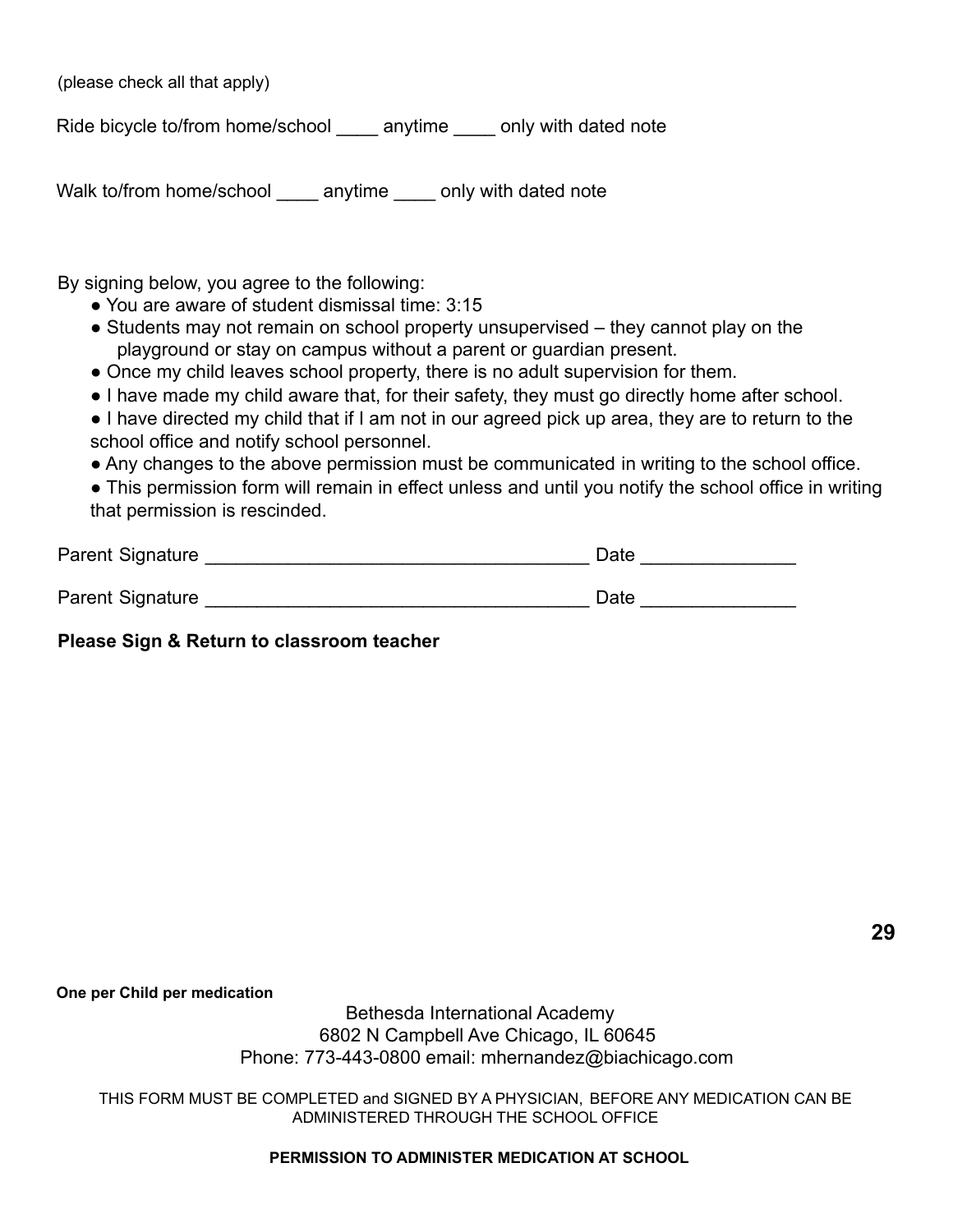#### **Important Information**

1. Medication should be brought to the school in its original container, clearly marked with the child's name and the medication name and pertinent information**. THIS INCLUDES, INHALERS, PRESCRIPTION MEDICATION AND ALL OVER THE COUNTER MEDS (Advil, Tylenol, Midol, Decongestants, Allergy etc)**

2. If dosing amount, timing or any changes occur during the school year, it is the parent's responsibility to communicate that and provide a new completed Permission to Administer form to the office immediately. 3. Medication and permission forms will be kept in the office. (Teachers will take student's mediation on field trips).

I hereby grant permission for the authorized personnel of Bethesda International Academy to administer the medication detailed on this form to my child.

| Parent Signature Date |                                                                                                                             |                                 |               |
|-----------------------|-----------------------------------------------------------------------------------------------------------------------------|---------------------------------|---------------|
|                       |                                                                                                                             |                                 |               |
|                       |                                                                                                                             |                                 |               |
|                       |                                                                                                                             |                                 |               |
|                       |                                                                                                                             |                                 |               |
|                       | <b>□Liquid □Pill/Tablet/Caplet □Inhaler □Injection □Topical □Eye Drops</b>                                                  |                                 |               |
|                       | Time(s) to Administer ____________ or _______ PRN (as needed) every _________ hours. Additional                             |                                 |               |
|                       |                                                                                                                             |                                 |               |
|                       | Possible side effects <b>Example 20</b><br>above named student may carry and self-administer his/her □inhaler or □ epi-pen. |                                 | $\bullet$ The |
|                       | I certify that s/he has been properly instructed in its use. Circle one: YES NO                                             |                                 |               |
|                       | <b>Physician's Signature Date Phone #</b>                                                                                   |                                 |               |
|                       | Physician's Name (please print)                                                                                             |                                 |               |
|                       |                                                                                                                             | <b>Please Sign &amp; Return</b> |               |
|                       | (with medication) to office.                                                                                                |                                 |               |
|                       |                                                                                                                             |                                 |               |
|                       |                                                                                                                             |                                 |               |

**Appendix A Bethesda International Academy Chicago, Illinois Wellness Policies on Physical Activity and Nutrition** **30**

#### **Preamble**

Whereas, children need access to healthful foods and opportunities to be physically active in order to grow, learn, and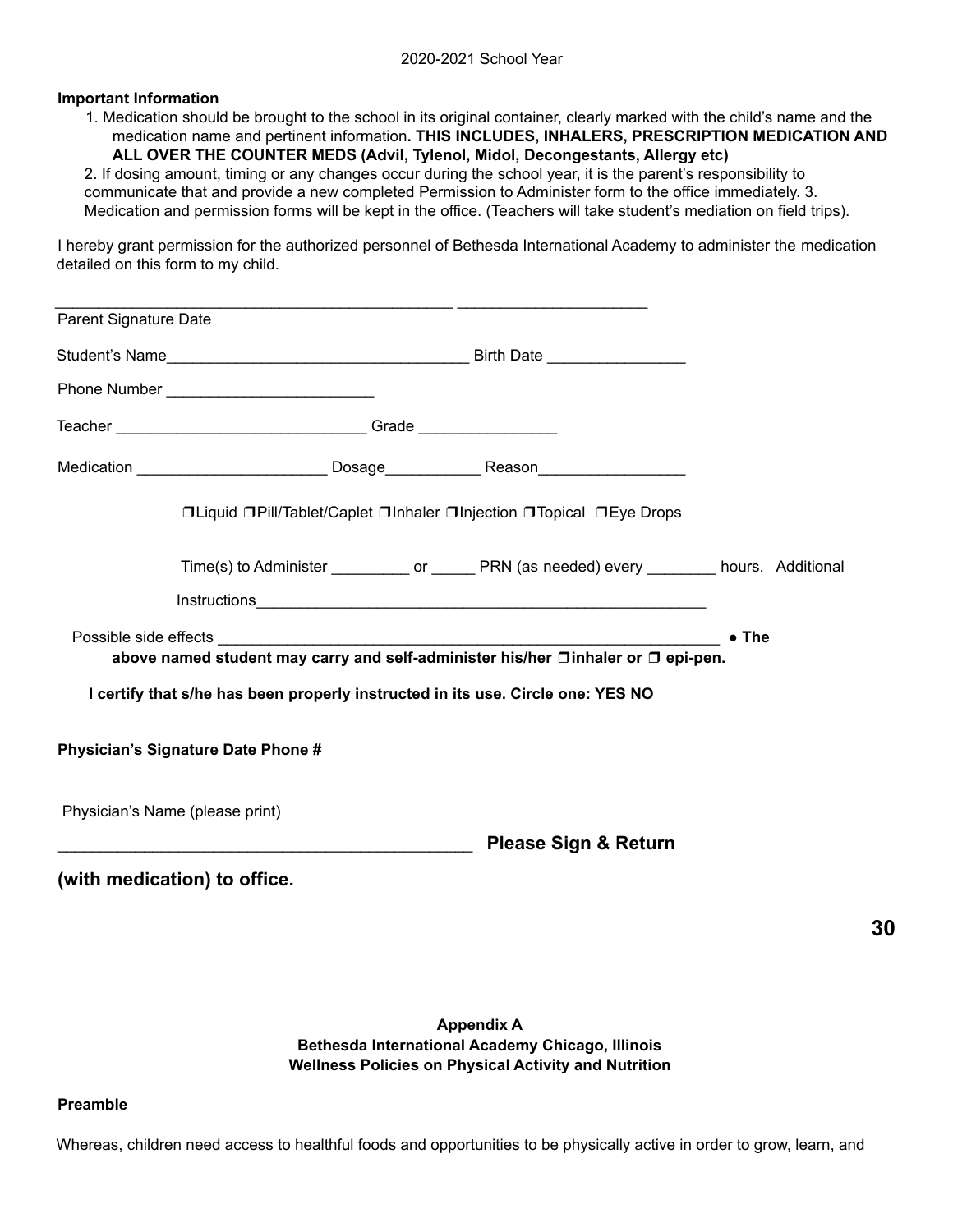thrive;

Whereas, good health fosters student attendance and education;

Whereas, obesity rates have doubled in children and tripled in adolescents over the last two decades, and physical inactivity and excessive calorie intake are the predominant causes of obesity;

Whereas, heart disease, cancer, stroke, and diabetes are responsible for two-thirds of deaths in the United States, and major risk factors for those diseases, including unhealthy eating habits, physical inactivity, and obesity, often are established in childhood;

Whereas, only 2% of children (2 to 19 years) eat a healthy diet consistent with the five main recommendations from the Food Guide Pyramid;

Whereas, nationally, the items most commonly sold from school vending machines, school stores, and snack bars include low-nutrition foods and beverages, such as soda, sports drinks, imitation fruit juices, chips, candy, cookies, and snack cakes;

Whereas, school districts around the country are facing significant fiscal and scheduling constraints; and Whereas, community participation is essential to the development and implementation of successful school wellness policies;

Thus, Bethesda International Academy is committed to providing an environment that promotes and protects children's health, well-being, and ability to learn. All this is done by supporting healthy eating and physical activity. Therefore, it is the policy of Bethesda that:

- Bethesda will engage students, parents, teachers, and foodservice professionals in developing, implementing, monitoring, and reviewing school nutrition and physical activity policies.
- All students will have opportunities, support, and encouragement to be physically active on a regular basis.

● Foods and beverages sold or served at school will meet the nutrition recommendations of the *U.S. Dietary Guidelines for Americans*.

● Bethesda will provide nutrition education and physical education to foster lifelong habits of healthy eating and physical activity. The school will establish links between health education and school meal programs. **TO ACHIEVE THESE POLICY GOALS:**

I. Nutritional Quality of Foods and Beverages Served at Bethesda…

School Meals served through the National School Lunch will (*we do not currently participate*):

- be appealing and attractive to children;
- be served in clean and pleasant settings;
- meet, at a minimum, nutrition requirements established by local, state, and federal statutes and regulations;
- offer a variety of fruits and vegetables;
- serve only low-fat (1%) and fat-free milk and nutritionally-equivalent non-dairy alternatives (to be defined by USDA); and
- ensure that half of the served grains are whole grain.

Meal Times and Scheduling.

• will provide students with at least 20 minutes after sitting down for lunch;

● should schedule meal periods at appropriate times, *e.g.,* lunch should be scheduled between 11 a.m. and 1 p.m.; ● should not schedule tutoring, club, or organizational meetings or activities during mealtimes, unless students may eat during such activities;

● will provide students access to hand washing or hand sanitizing before they eat meals or snacks; and ● should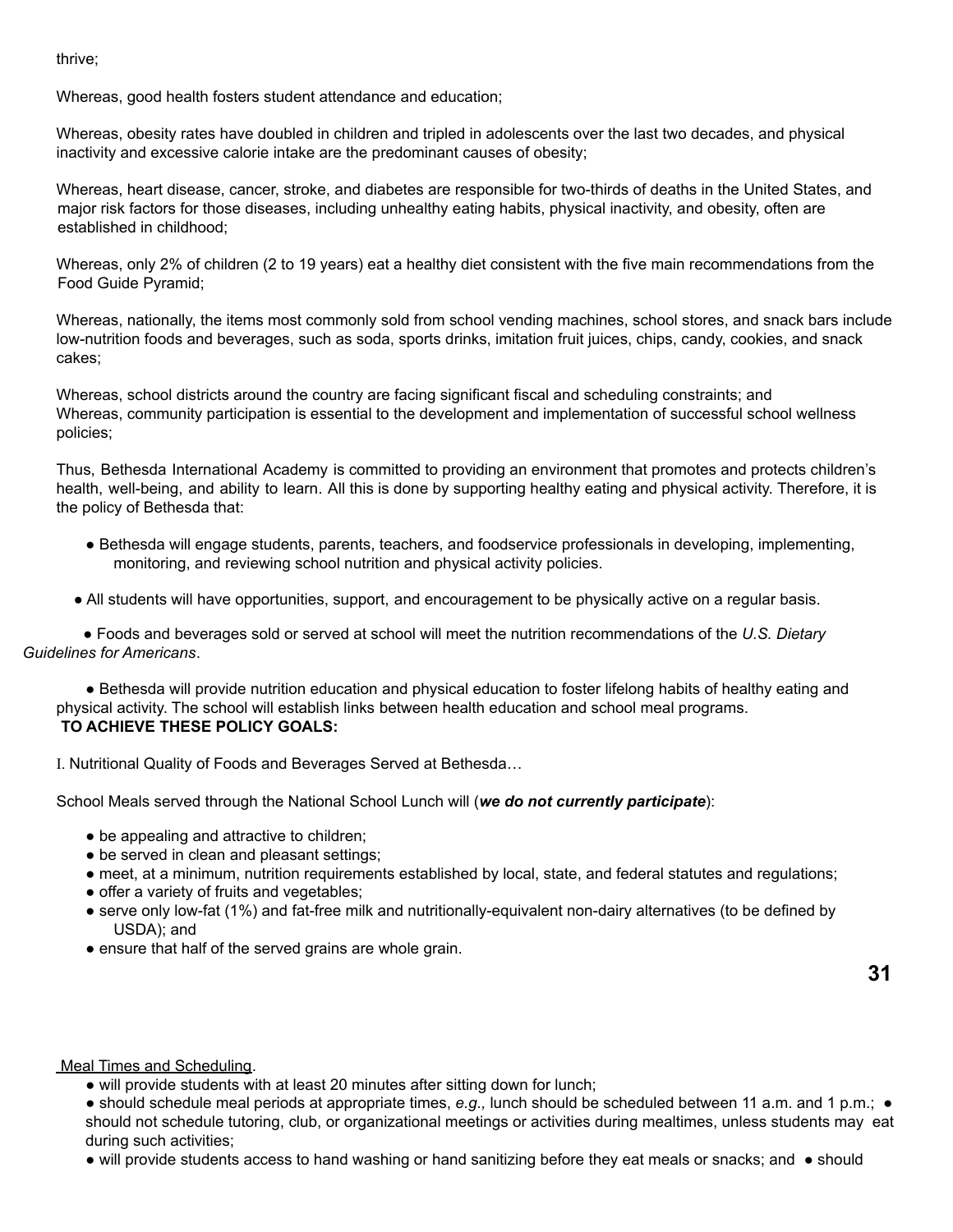take reasonable steps to accommodate the tooth-brushing regimens of students with special oral health needs (*e.g.,* orthodontia or high tooth decay risk).

Sharing of Foods and Beverages. Bethesda will discourage students from sharing their food or beverages with one another during meal or snack times, given concerns about allergies and other restrictions on some children's diets.

#### Beverages

- Allowed: water or seltzer water without added caloric sweeteners; fruit and vegetable juices and fruit-based drinks that contain at least 50% fruit juice and that do not contain additional caloric sweeteners; unflavored or flavored low-fat or fat-free fluid milk and nutritionally-equivalent non-dairy beverages (to be defined by USDA);
- Not allowed: soft drinks containing caloric sweeteners; sports drinks; iced teas; fruit-based drinks that contain less than 50% real fruit juice or that contain additional caloric sweeteners; beverages containing caffeine, excluding low-fat or fat-free chocolate milk (which contain trivial amounts of caffeine).

Fundraising Activities. To support children's health and school nutrition-education efforts, Bethesda fundraising activities will encourage activities that promote physical activity. Bethesda will make available a list of ideas for acceptable fundraising activities.

Snacks. Snacks served during the school day, in after-school care or enrichment programs will make a positive contribution to children's diets and health, with an emphasis on serving fruits and vegetables as snacks and water or juice as beverages. Bethesda will assess if and when to offer snacks based on timing of school meals, children's nutritional needs, children's ages, and other considerations. Bethesda will disseminate a list of healthful snack items to teachers, after school program personnel, and parents.

Rewards. Bethesda will provide food and beverage options to the students. These rewards will always give teachers and parents an alternative choice of food or beverage.

Celebrations. Bethesda will limit celebrations that involve food during the school day to no more than three parties per class per year. Each party should include alternative choices for students.

School-sponsored Events (such as, but not limited to, athletic events, dances, or performances). All events will offer food and beverage alternatives.

III. Nutrition and Physical Activity Promotion and Food Marketing

Nutrition Education and Promotion. Bethesda aims to teach, encourage, and support healthy eating by students. Bethesda will provide nutrition education and engage in nutrition promotion that:

- is offered at each grade level as part of a sequential, comprehensive, and standards-based program. It is designed to provide students with the knowledge and skills necessary to promote and protect their health;
- is part of health education classes, classroom instruction in subjects such as math, science, language arts, social sciences, and elective subjects;
- includes enjoyable, developmentally-appropriate, culturally-relevant, participatory activities, such as contests, promotions, taste testing, farm visits, and school gardens;
- provides fruits, vegetables, whole grain products, low-fat and fat-free dairy products, healthy food preparation methods, and health-enhancing nutrition practices;
- emphasizes caloric balance between food intake and energy expenditure (physical activity/exercise);
- links with school meal programs, other school foods, and nutrition-related community services;
- **32**

Integrating Physical Activity into the Classroom Setting. For students to receive the nationally-recommended amount of daily physical activity (*i.e.,* at least 60 minutes per day) and for students to fully embrace regular physical activity as a personal behavior, students need opportunities for physical activity beyond physical education class. Toward that end:

● classroom health education will complement physical education by reinforcing the knowledge and self-management skills needed to maintain a physically-active lifestyle and to reduce time spent on sedentary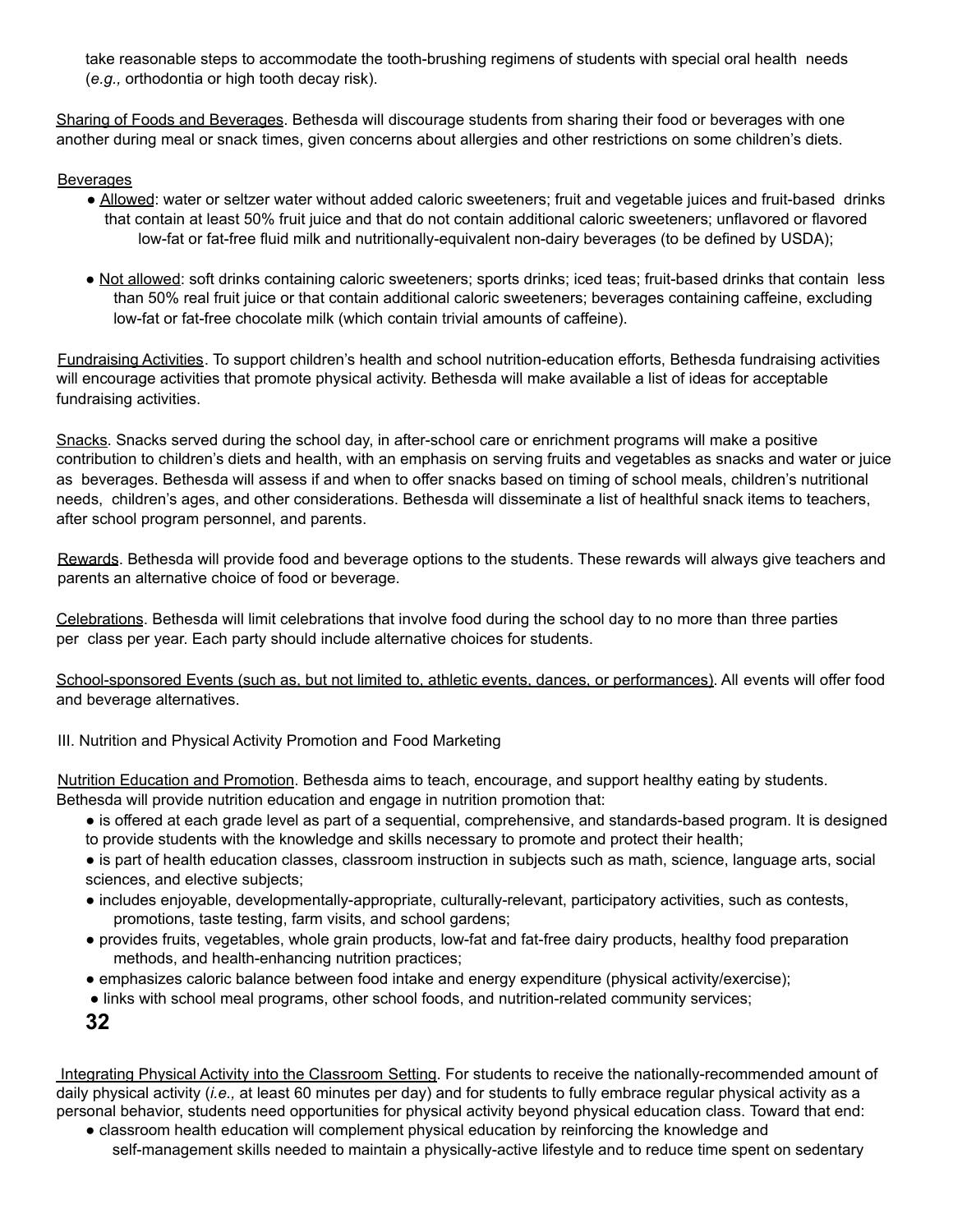activities, such as watching television;

- opportunities for physical activity will be incorporated into other subject lessons;
- classroom teachers will provide short physical activity breaks between lessons or classes, as appropriate.

Communication with Parents. Bethesda will support parents' efforts to provide a healthy diet and daily physical activity for their children. Bethesda will offer healthy eating seminars for parents, send home nutrition information, post nutrition tips on school websites, and provide nutrient analyses of school menus. Bethesda will encourage parents to pack healthy lunches and snacks and to refrain from including beverages and foods that do not meet the above nutrition standards for individual foods and beverages. Bethesda will provide parents a list of foods that meet the school's snack standards and ideas for healthy celebrations/parties, rewards, and fundraising activities. In addition, Bethesda will provide opportunities for parents to share their healthy food practices with others in the school community.

Bethesda will provide information about physical education and other school-based physical activity opportunities before, during, and after the school day; and support parents' efforts to provide their children with opportunities to be physically active outside of school. Such support will include sharing information about physical activity and physical education through a website, newsletter, or other take-home materials, special events, or physical education homework. Staff Wellness. Bethesda International Academy highly values the health and well-being of every staff member and will plan and implement activities and policies that support personal efforts by staff to maintain a healthy lifestyle. IV. Physical Activity Opportunities and Physical Education

Daily Physical Education (P.E.) K-8. All students in grades K-8, including students with disabilities, special health-care needs, and in alternative educational settings, will receive daily physical activity for the entire school year. (*e.g.,* interscholastic or intramural sports) will not be substituted for meeting the physical education requirement. Students will spend at least 50 percent of physical education class time participating in moderate to vigorous physical activity. Daily Recess. All elementary school students (through grade 5) will have at least 20 minutes a day of supervised recess, preferably outdoors, during which schools should encourage moderate to vigorous physical activity verbally and through the provision of space and equipment.

Bethesda should discourage extended periods (*i.e.,* periods of two or more hours) of inactivity. When activities, such as mandatory school-wide testing, make it necessary for students to remain indoors for long periods of time, the school will give students periodic breaks during which they are encouraged to stand and be moderately active. Physical Activity Opportunities Before and After School. Bethesda offers interscholastic sports programs. Bethesda will attempt to offer a range of activities that meet the needs, interests, and abilities of all students, including boys, girls, students with disabilities, and students with special health-care needs.

After-school child care and enrichment programs will provide and encourage – verbally and through the provision of space, equipment, and activities – daily periods of moderate to vigorous physical activity for all participants.

Physical Activity and Punishment. Teachers and other school personnel will not use physical activity (*e.g.,* running laps, pushups) or withhold opportunities for physical activity (*e.g.,* recess, physical education) as punishment.

Use of School Facilities Outside of School Hours. School spaces and facilities should be available to students, staff, and community members before, during, and after the school day, on weekends, and during school vacations. School policies concerning safety will apply at all times.

V. Monitoring and Policy Review

Monitoring. The principal will ensure compliance with established Bethesda nutrition and physical activity wellness policies.

The certified staff person will ensure compliance with nutrition policies within school food service areas and will report on